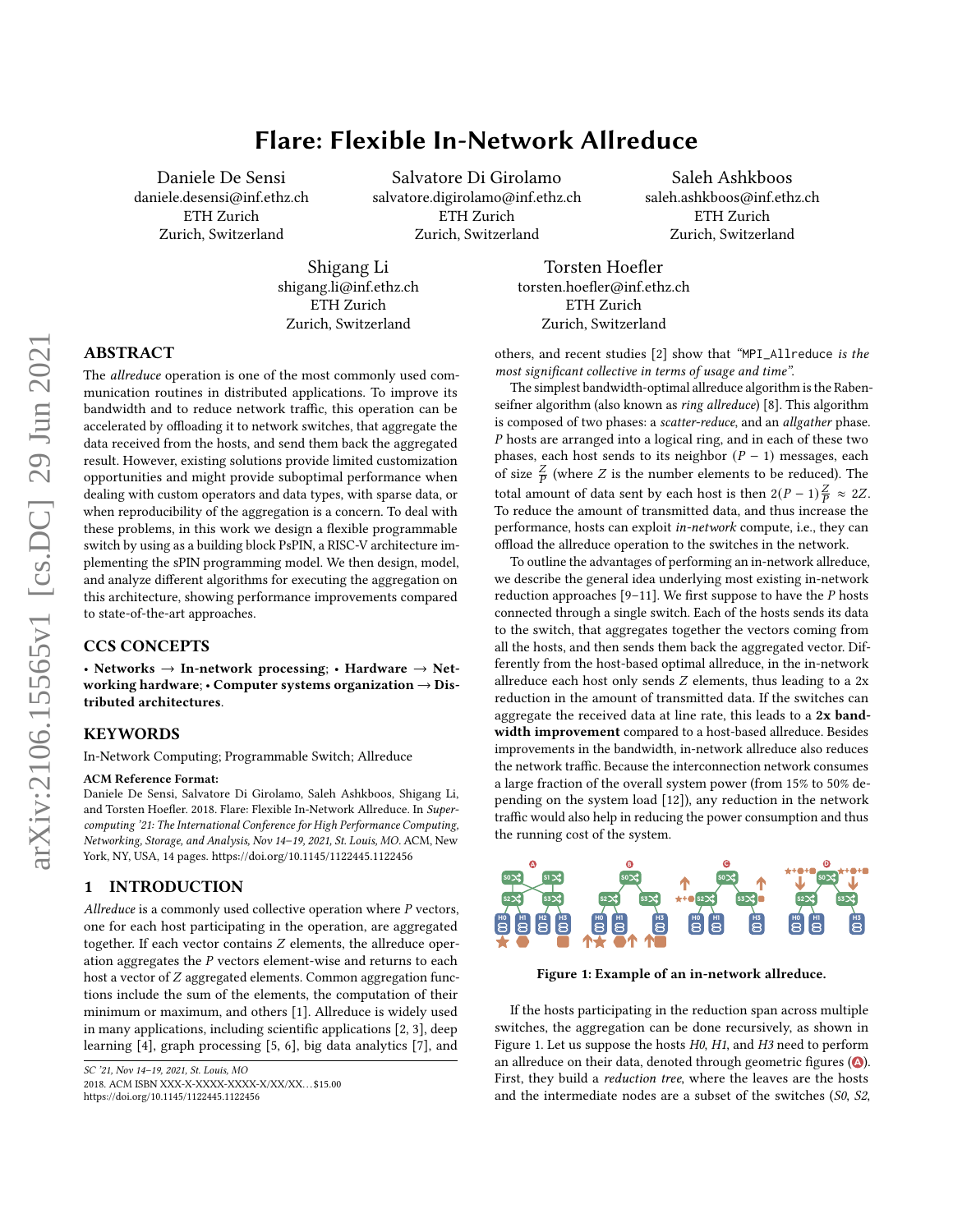and S3 – **<sup>B</sup>** ). After a switch aggregates all the data coming from its children, if it is an intermediate switch in the tree, it sends the aggregated data to its parent ( **C** ). Otherwise, if it is the root of the tree, it broadcasts the data down the tree, and the fully reduced data will eventually reach all the hosts ( **D** ).

Although many in-network allreduce solutions have been designed in the years, especially for HPC networks, all of them lack flexibility, in terms of supported data types, data formats, and operators, as we show in Section [2.](#page-1-0) We show in this work that this limits the applicability of in-network reduction (for example, none of them can deal with sparse data) and can lead to performance degradation. To overcome these limitations, we propose FLARE (Flexible In-Network Allreduce). Flare includes a programmable switch based on PsPIN [\[13\]](#page-11-11), and a set of aggregation algorithms for exploiting the switch architecture at best. PsPIN is an open-source multi-cluster RISC-V architecture [\[14\]](#page-11-12), implementing the sPIN programming model [\[15\]](#page-11-13), and allowing the programmer to specify packet handlers (i.e., the code to be executed for each packet), as plain C functions. The packet handlers can be programmed and loaded by the system administrator after the switch has been deployed. This extends the range of applicability and eases the programmer's task compared to existing programmable switches.

In this work, we answer the following research questions:

- Q1 What are the limitations of existing in-network data reduction solutions and why there is the need for flexible innetwork reductions? (Section [2\)](#page-1-0)
- Q2 How to design a switch architecture for flexible in-network data reduction? (Section [3\)](#page-2-0)
- Q3 How to exploit such architecture to efficiently execute allreduce operations? (Sections [4](#page-3-0)[-7\)](#page-8-0)
- Q4 What performance advantages can we expect compared to existing in-network and host-based solutions? (Sections [6.4](#page-8-1) and [7.1\)](#page-9-0)

#### <span id="page-1-0"></span>2 STATE OF THE ART

Existing solutions for in-network reductions can be divided into three broad categories: those implemented on fixed-function (i.e., non programmable) switches, those relying on Field-Programmable Gate Arrays (FPGAs), and those targeting programmable switches.

## 2.1 Fixed-function switches

Solutions targeting fixed-function switches [\[9,](#page-11-8) [10,](#page-11-14) [16–](#page-11-15)[21\]](#page-11-16) are characterized by high performance but tied to a specific implementation, and do not provide any customization opportunity. Many HPC networks provide some kind of support for in-network allreduce. For example, SHARP [\[9,](#page-11-8) [16\]](#page-11-15) can be used on Mellanox's networks, and similar solutions are provided on Tofu [\[18\]](#page-11-17), and Cray's Aries networks [\[17\]](#page-11-18). Usually, these solutions support the most commonly used MPI reduction operators, on both integer and floating point data, but some of them might only support latency-sensitive small data reductions [\[17,](#page-11-18) [18\]](#page-11-17).

## 2.2 FPGAs

Another set of solutions targets Field-Programmable Gate Arrays (FPGAs) [\[22,](#page-11-19) [23\]](#page-11-20), trading performance for some flexibility. Some of these solutions [\[22\]](#page-11-19) work by placing the FPGA between the hosts and the switch. Other solutions instead connect the FPGA only to the switch [\[23\]](#page-11-20), and configure the switch to route the packets that need to be aggregated to the FPGA. After the FPGA aggregates the packet, it sends the result back to the switch, that will then send it to the next hop. However, even if more flexible than fixed-function switches, extending an FPGA-based in-network allreduce solution might still require a hardware re-design. Moreover, the FPGAs considered by these solutions have limited network bandwidth, ranging from four 10Gbps ports [\[22\]](#page-11-19) to six 100Gbps ports [\[23\]](#page-11-20).

#### 2.3 Programmable switches

Last, some solutions target programmable switches [\[11,](#page-11-9) [24,](#page-11-21) [25\]](#page-11-22), that provide more flexibility by allowing the programmer to specify the type of processing to be executed on the packets with high-level programming languages. Programmable switches are often implemented through Reconfigurable Match-Action Tables (RMTs) [\[26–](#page-11-23) [29\]](#page-11-24), and can be configured with the P4 programming language [\[30–](#page-12-0) [32\]](#page-12-1). In such architecture, each packet traverses a pipeline of 10 − 20 stages [\[33\]](#page-12-2), each applying a longest-prefix match of one or more packet fields against a set of rules, to select an action to be executed on that field. Possible actions include simple Arithmetic Logic Unit (ALU) operations, memory read/write, and modifications of packet fields and the packet destination. Both the matching rules and the actions to be executed can be customized by the programmer.

However, the existing programmable switches architecture is rigid and has several limitations [\[33,](#page-12-2) [34\]](#page-12-3), including the lack of loops, and a limited set of operations. Operations with dependencies must be placed on subsequent pipeline stages and non-trivial applications cannot be mapped on such an architecture. Moreover, state management is limited, and everything needs to be expressed as a statically-sized array. Existing hardware can also only perform 32 operations per packet [\[11,](#page-11-9) [24\]](#page-11-21), and each packet can only access each memory location once. To overcome these limitations, packets can be "recirculated", i.e., sent back to the switch on a loopback port. This however reduces the bandwidth of the switch proportionally to the number of times each packet is recirculated. For example, to process the data sent by the hosts at 100Gbps, existing allreduce implementations for programmable switches only allow 16 ports to be used on a 64-port switch [\[11\]](#page-11-9).

#### 2.4 Limitations

We identified the following *flexibility limitations* in existing innetwork allreduce solutions, that we summarize in Table [1,](#page-2-1) and that we overcome in this work:

F1 - Custom operators and data types. Solutions for fixedfunction switches and FPGAs support a predefined set of operators and data types [\[9\]](#page-11-8), that cannot be customized nor extended (Table [1,](#page-2-1) ). In-network aggregation solutions for programmable switches can be customized, but they are still limited by the hardware  $(\bullet)$ . For example, existing programmable switches do not have floatingpoint units, and do not support multiplication/division for integer data [\[11,](#page-11-9) [24,](#page-11-21) [27\]](#page-11-25). Moreover, due to the limited number of elements that can be processed per packet (independently from the element size), aggregating sub-byte elements, as common in deep learning applications [\[35](#page-12-4)[–38\]](#page-12-5) would not improve application performance.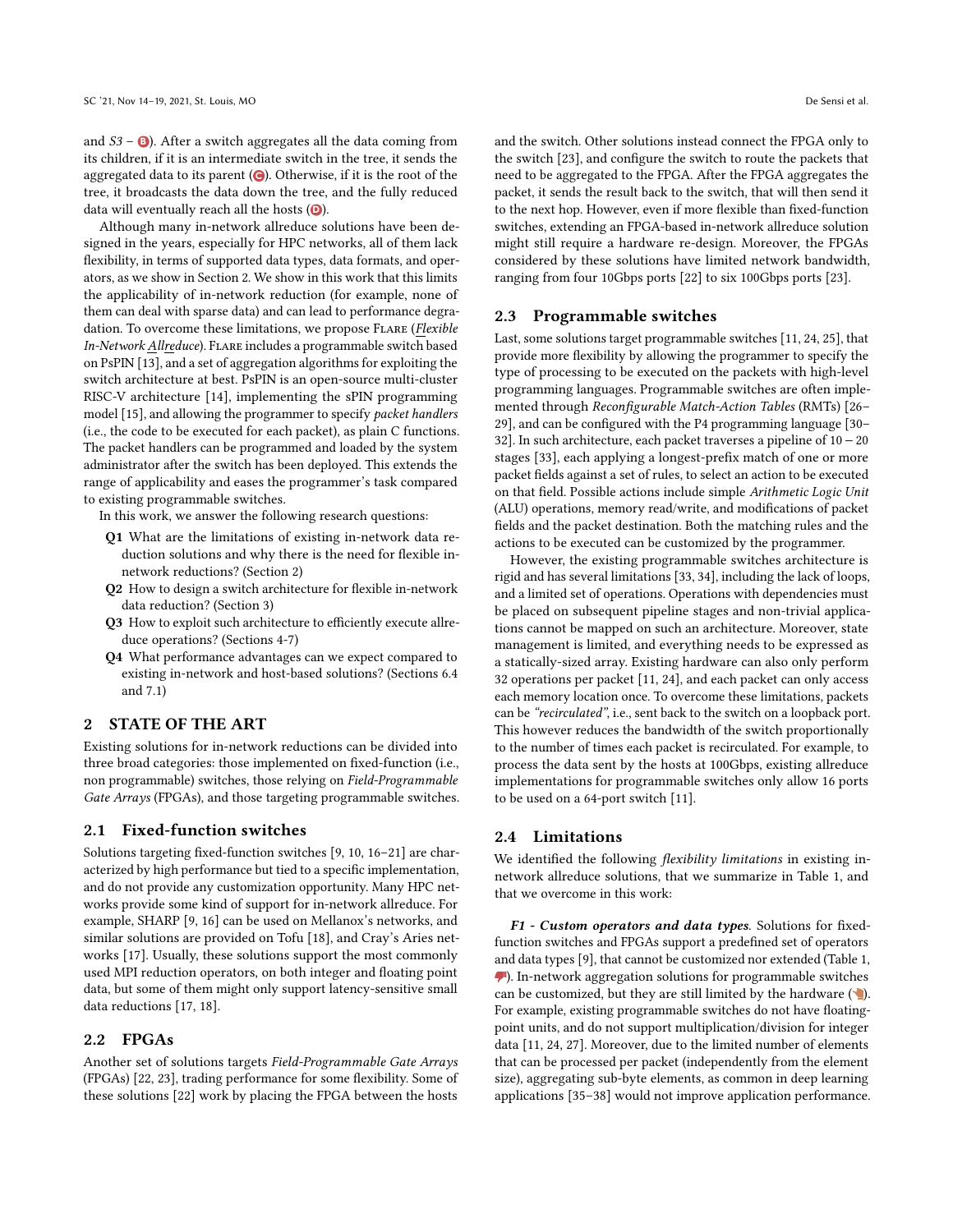On the other hand, Flare provides full customizability of operators and data types  $(\bullet)$ , allowing the user to specify arbitrary aggregation functions as sPIN handlers (Section [3\)](#page-2-0).

F2 - Sparse data. Many applications need to reduce sparse data [\[5,](#page-11-4) [25,](#page-11-22) [35,](#page-12-4) [39\]](#page-12-6), i.e., data containing mostly null values. To save bandwidth and improve performance, an application might only transmit and reduce the non-null values. However, to the best of our knowledge, none of the solutions targeting fixed-function switches provide explicit support for sparse data  $($ . Among the programmable switches solutions, only one partially targets innetwork sparse data reduction [\[25\]](#page-11-22). However, it forces the application to sparsify the data per-block, i.e., to send sparse blocks of dense data  $(\blacksquare)$ . This is however not possible for any application and, even when possible (for example for deep learning models training), this negatively affects the convergence of the training [\[25\]](#page-11-22). On the other hand, with Flare we design the first in-network sparse allreduce algorithm, that does not make any assumption on the data sparsity, and can process the data as generated by the hosts  $(\blacktriangle)$ , improving application performance compared to existing solutions (Section [7.1\)](#page-9-0).

F3 - Reproducibility. Many scientific applications require the computed results to be reproducible across different runs and for different allocations. For example, in weather and climate modeling, a small difference in computation on the level of a rounding error could lead to a completely different weather pattern evolution [\[40,](#page-12-7) [41\]](#page-12-8). However, some aggregation functions (e.g., floatingpoint summation [\[42](#page-12-9)[–46\]](#page-12-10)) might depend on the order in which the elements are aggregated, and the final result might change if, in subsequent runs, packets arrive at the switch in a different order. Many solutions for fixed-function switches ensure reproducibility, in most cases by storing all the packets and aggregate them in a pre-defined order only when they are all present [\[9,](#page-11-8) [22\]](#page-11-19). This however increases the memory occupancy of the switch, even when this is not required by the application, for example for integer data or for an application that might tolerate different results across different runs  $(\blacktriangle)$ . Differently from existing solutions, FLARE guarantees reproducibility only when explicitly requested by the user, by organizing the aggregation in the switch so that associativity of the operator is never used. Moreover, Flare reproducible allreduce does not require storing all the packets before aggregating them  $(\Box)$ .

<span id="page-2-1"></span>

|                | <b>FIXED-FUNCTION SWITCHES</b> |    |  |    |    |      | FPGAs |      | <b>PROGR. SWITCHES</b> |         |  |     |              |
|----------------|--------------------------------|----|--|----|----|------|-------|------|------------------------|---------|--|-----|--------------|
|                | ۱o                             | 16 |  | 18 | 19 | [21] | [10]  | [22] | 23                     | $^{24}$ |  | [25 | <b>FLARE</b> |
|                |                                |    |  |    |    |      |       |      |                        |         |  |     |              |
|                |                                |    |  |    |    |      |       |      |                        |         |  |     |              |
| F <sub>2</sub> |                                |    |  |    |    |      |       |      |                        |         |  |     |              |

Table 1: Comparison between existing in-network allreduce solutions. F1: Custom operators and data types, F2: Sparse data, F3: Reproducibility.  $\blacktriangleright$ : provided,  $\blacktriangleright$ : partially provided, : not provided, ?: unknown.

## <span id="page-2-0"></span>3 SWITCH ARCHITECTURE

Figure [2](#page-2-2) illustrates the high-level architecture of a FLARE PsPINbased programmable switch. After a packet is received from any of

the switch ports, its headers are processed by a parser [\[47,](#page-12-11) [48\]](#page-12-12) that, based on configurable matching rules, decides if the packet must be processed by a processing unit (or sent directly to the routing tables unit<sup>[1](#page-2-3)</sup>), and which function must be executed on the packet. The processing unit can modify the content of each packet, and decide its destination. We assume that the network administrator configures the matching rules in the parser through the control plane [\[49\]](#page-12-13), specifying the functions to execute for each packet, based on the values of specific packet fields (e.g., EtherType in the Ethernet header [\[50\]](#page-12-14), or IP optional headers). In principle, the code to be executed could be specified by users of the system, but this would open security and accountability concerns that are outside the scope of this paper.

Differently from existing programmable switches [\[27,](#page-11-25) [28,](#page-11-27) [30,](#page-12-0) [51,](#page-12-15) [52\]](#page-12-16), that implement the processing unit through Reconfigurable Match Action (RMT) tables [\[26,](#page-11-23) [29\]](#page-11-24), we consider the processing unit to be implemented as a PsPIN unit [\[13\]](#page-11-11), highlighted in the right part of Figure [2.](#page-2-2) PsPIN is a clustered RISC-V built on top of the PULP [\[53\]](#page-12-17) platform. If a packet needs to be processed, the parser copies the packet in a 4MiB L2 packet memory and sends a request to a packet scheduler[2](#page-2-4) . The packet scheduler forwards the request to one of multiple clusters (four in the example). A cluster-local scheduler (CSCHED) then selects a Handler Processing Units (HPU, eight in the example, denoted with **H** ) where the packet will be processed, and starts a DMA copy of the packets from the L2 packet memory to a single-cycle scratchpad 1MiB memory (L1 TCDM - Tightly-Coupled Data Memory). The cluster scheduler also loads the code to be executed from the 32KiB L2 program memory to a clusterlocal 4KiB instruction cache (not shown in the figure). Each HPU is a RISC-V RI5CY core [\[54\]](#page-12-18) that can execute sPIN handlers [\[15\]](#page-11-13) i.e., C functions defining how to process the content of the packet. The handlers can use the single-cycle L1 memory also to store and load data, that is preserved after the processing of the packet is terminated, and until the handler is uninstalled from the control plane. Each cluster also has a DMA engine that can be used to access a globally shared 4MiB memory (L2 handler memory).

<span id="page-2-2"></span>

Figure 2: PsPIN switch high-level architecture.

After processing a packet, each HPU can set its destination and send it to the routing tables unit through a command unit. After getting the destination port, the packet is sent to a crossbar unit, that also implements queueing and quality of service (QoS) functionalities. This unit is also known as traffic manager [\[27\]](#page-11-25), and we assume that the implementation and functionalities of both the routing tables unit and the crossbar are similar to those of any other switch. When the packet is ready to be sent, it might be processed

<span id="page-2-4"></span><span id="page-2-3"></span> $^1\mathrm{By}$  doing so, packets that do not need additional processing are not further delayed.  $2$ If the packet memory is full, the packet is dropped or congestion is notified before filling the buffer, depending on the specific network where the switch is integrated.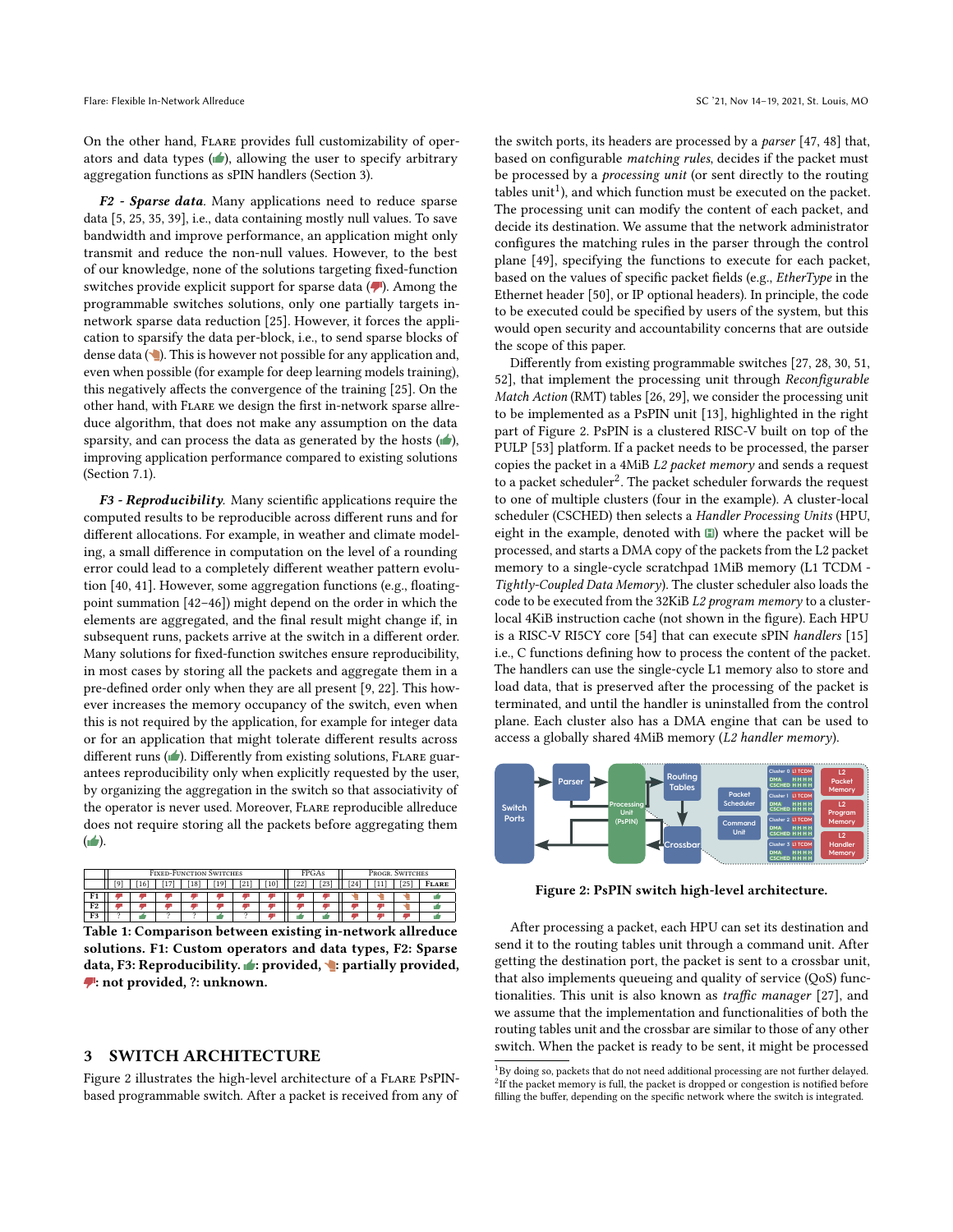again by the processing unit<sup>[3](#page-3-1)</sup>. After this additional and optional processing step, the packet can be either dropped or forwarded.

The PsPIN processing unit is clocked at 1 GHz, and a PsPIN unit with four clusters with eight cores each (as the one shown in the example) occupies  $18.5 \text{ mm}^2$  [\[13\]](#page-11-11) in a  $22 \text{nm}$  FDSOI process. Half of the area in the PsPIN unit is occupied by the L2 memory, and each cluster occupies on average  $2mm^2$  [\[13\]](#page-11-11), most of which is L1 memory (1.64mm<sup>2</sup>). We also add an FP32/FP16 Floating Point Unit (FPU) [\[55\]](#page-12-19) to each core, increasing the area of the cluster to  $2.29$  mm<sup>2</sup>. The processing unit in programmable switches is estimated to occupy up to  $140$ mm<sup>2</sup> in a 28nm FDSOI process [\[56\]](#page-12-20). By scaling the area, we set a 180mm<sup>2</sup> target area for our PsPIN unit. and we then assume we can fit ∼64 clusters and the L2 memory in our processing unit area budget. We assume that more clusters can be fit in the unit by organizing them hierarchically (in principle, by having separate units with a scheduler on the front). Moreover, it is worth remarking that our estimation of the available area budget is conservative because existing switches are manufactured in 16nm [\[57\]](#page-12-21) to 7nm [\[58\]](#page-12-22) processes.

## <span id="page-3-0"></span>4 FLARE ALLREDUCE GENERAL DESIGN

In Flare, before starting the aggregation, the application sends a request to a network manager node [\[9,](#page-11-8) [16\]](#page-11-15), that computes a reduction tree, and installs the handlers on all the switches of the tree through the control plane of the network. For each switch of the reduction tree, the network manager also sets the number of ports from which it will receive the packets to be aggregated (i.e., its children in the reduction tree), and the port to be used to forward the aggregated data (i.e., the port connected to the parent in the reduction tree). Because the structure of the reduction tree depends on the location of the hosts participating in the reduction, this setup phase must be done once for each subset of hosts executing an allreduce. For example, in the case of MPI, this must be done once for each communicator, similarly to other existing approaches [\[9,](#page-11-8) [16\]](#page-11-15).

Each switch can participate simultaneously in different allreduces (issued by the same user/application or by different ones), and the network manager assigns a unique identifier to each allreduce, so that only packets belonging to the same allreduce are aggregated together. Because each allreduce consumes some memory resources on the switch, we assume that the memory is statically partitioned across a predefined maximum number of allreduces, as done by most in-network reduction approaches [\[9,](#page-11-8) [11,](#page-11-9) [16](#page-11-15)[–18,](#page-11-17) [25\]](#page-11-22). If any switch on the reduction tree is already managing the maximum possible number of allreduces, the network manager can try to recompute a different reduction tree excluding that switch or just reject the request issued by the application, which then needs to rely on host-based allreduce [\[9,](#page-11-8) [16\]](#page-11-15). Because the memory is partitioned and the compute resources are dynamically assigned, to simplify the analysis in the following we focus on describing what happens for a single allreduce.

Once the setup is complete, the hosts can start sending the data to be reduced. We assume that  $Z$  elements must be aggregated and that each host splits its data in  $\frac{Z}{N}$  packets of N elements each. In Figure [3](#page-3-2) we show an example where we have three hosts, and each of them splits the data into five packets. To simplify the exposition we denote each packet with two indexes: the index of the host that generated the packet, and the position of the packet within the host data. For example, Packet 0,1 is the second packet sent by Host 0. The size of the packets is smaller than the Maximum Transmission Unit (MTU) and, besides the payload, the hosts also add a small header containing the identifier of the allreduce (not shown) and of the packet within that allreduce. We refer to a set of packets to be aggregated together as a reduction block (block for brevity). In our example, the set of packets *Packet*  $x, 2$  is a block, and the switch aggregates them together. There are three main resources that the switch needs to manage: the cores (HPUs), the input buffer memory (i.e., the memory where the received packets are stored while being processed), and the working memory (i.e., the memory where the partially aggregated data is stored). The working memory is located in the L1 memory of the clusters, and the input buffers in the L2 packet memory (and copied in the L1 memory before starting the handler). We show how these resources interact in Figure [4,](#page-4-0) assuming a switch with 4 cores, processing the data shown in Figure [3.](#page-3-2)

<span id="page-3-2"></span>

Figure 3: Partitioning of the data into packets and aggregation blocks.

## <span id="page-3-3"></span>4.1 Cores

When a matching packet arrives at the processing unit of the switch, it is scheduled to one of the cores (we discuss scheduling more in detail in Section [5\)](#page-4-1). For example, in Figure [4,](#page-4-0) Packet 2,0 is the first to arrive and it is scheduled to Core 0. Because it is the first packet received for Block 0, its content is simply copied in an available aggregation buffer in the L1 memory (Figure [4,](#page-4-0) <sup>0</sup>). All the subsequent packets received for the same block are aggregated in the same buffer. For each block, the handler keeps a *children* counter, incremented each time a packet of a block is received. The block can be considered fully aggregated when the counter is equal to the number of children in the reduction tree (specified when the handler was installed). In the example in Figure [4,](#page-4-0) this happens at **B** for Block 0. The content of the aggregation buffer is then multicast to the children (or if the switch is not the root of the tree, sent to its parent), and the aggregation buffer is released, so that it could be used later by a subsequent block (in the example, by Block 3).

We assume that if a packet is lost, a timeout is triggered in the host, that retransmits the packet. To manage retransmissions, Flare can use a bitmap (with one bit per port) rather than a counter. When a packet of a block is received on a port, FLARE checks the corresponding bit. If the bit is not set, the packet is aggregated and the bit is flipped. If the bit was already set, then the packet is a retransmitted packet, its content was already aggregated and it is not aggregated again. To simplify the exposition, in the following we assume refer to a children counter rather than a bitmap.

<span id="page-3-1"></span> $\rm{^{3}F}$ or example, this might be useful when performing telemetry, to insert in the packet information about queue occupancy or queueing time.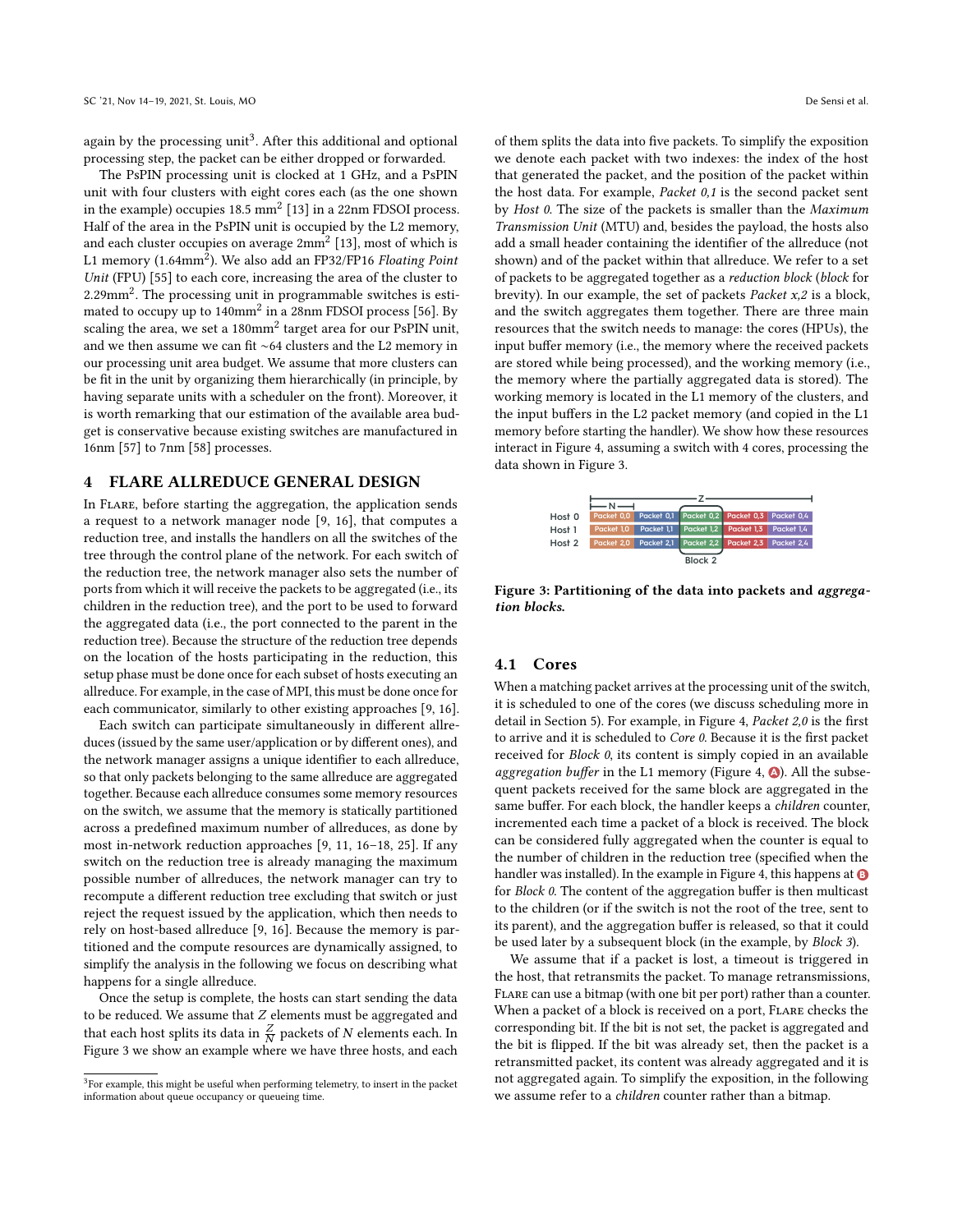The aggregation of the packets belonging to the same block can be done in different ways and has a direct impact on the maximum bandwidth that can be achieved by the switch when aggregating data. We denote with  $\tau$  the service time of a core (i.e., the number of cycles it needs to aggregate a packet). Because we have  $K$ cores (4 in the example), if the workload is evenly distributed across the cores (and we will show this is the case), the maximum bandwidth achievable by the switch is expressed as  $\frac{K}{\tau}$ . We assume the switch receives a packet every  $\delta$  cycles and we can then express the bandwidth of the switch (in packets processed per cycle) as  $\mathscr{B} = \min\left(\frac{K}{\tau}, \frac{1}{\delta}\right)$ . K,  $\tau$ , and  $\delta$  are determined by the specific switch and network design, and we show in Section [6](#page-6-0) how to properly organize the computation so to minimize  $\tau$ .

<span id="page-4-0"></span>

Figure 4: Utilization of input buffers, cores, and working memory during an in-network allreduce on a switch with 4 cores, processing the data shown in Figure [3.](#page-3-2)

#### 4.2 Input Buffers Memory

While being processed, the packets occupy input buffers memory, for as long as the handler duration. Additionally, if there are no cores available for scheduling the packet, the packet waits in the input buffers memory until a core becomes available. In the example in Figure [4,](#page-4-0) we denote this situation with a striped pattern in point **C** , to indicate that the packet is sitting on a queue waiting to be scheduled. The input buffer occupancy is thus equal to the time the packet spends in the queue plus the time it spends while being processed. We denote the maximum size of these queues with  $Q$ . For example, *Core 0* has  $Q = 0$  at  $\Theta$ , and  $Q = 1$  at  $\Theta$ . We model and analyze this in detail in Section [5.](#page-4-1)

## <span id="page-4-3"></span>4.3 Working Memory

We mentioned that the memory is partitioned among multiple allreduces, and in the example, we assume three buffers have been allocated to this specific reduction. For simplicity, we also assume each block is aggregated on a single buffer. However, multiple concurrent buffers per block could be used, for example, to reduce contention, and in Section [6](#page-6-0) we describe different possibilities for organizing the working memory. To avoid running out of memory, each host can have a number of "in-flight" blocks not larger than the number of aggregation buffers assigned to that allreduce. In our example, the hosts send the fourth block only after the first block has been fully reduced and the buffer has been released. We can use Little's Law [\[59\]](#page-12-23) to determine how many aggregation buffers should be allocated to each allreduce. Because we have  $P$  packets per block (three in this case, equal to the number of hosts), the target bandwidth (in blocks per cycle), can be simply defined as

 $\mathcal{B}/P$ . We define with  $\mathcal L$  the latency (in cycles) to process a block (in our example, the time between  $\bullet$  and  $\bullet$  in Figure [4\)](#page-4-0), and with  $M$  the number of buffers needed to aggregate a block. Then, each allreduce needs a working memory (in number of buffers) equal to  $\mathcal{R} = M \frac{\mathcal{B}}{P} \mathcal{L}.$ 

# <span id="page-4-1"></span>5 PACKETS SCHEDULING AND INPUT BUFFERS OCCUPANCY

By default, packets are scheduled to the cores with a First Come First Serve (FCFS) policy, so that they are evenly distributed across the cores. To simplify the exposition, we also assume that we size the system so that the interarrival time to the processing unit (i.e., the time between the reception of two subsequent packets) is larger or equal than its service time (i.e., the time between the sending of two subsequent packets). Under these conditions, on average packets will never be enqueued because they will always find an available core. In general, however, packets might be enqueued, waiting for a core to become available. When the queue is full, the packet is dropped or congestion is notified before filling the queue, depending on the specific network where the switch is integrated.

In PsPIN the L1 memory of the switch is partitioned across multiple clusters of cores (Figure [2\)](#page-2-2). This means that each of the aggregation buffers shown in Figure [4](#page-4-0) is allocated on the L1 memory of a specific cluster. For example, if we assume to have two cores per cluster, and that Buffer 0 is allocated on the cluster of Cores 0 and 1, then the handler running on Core 2 would need to access a remote L1 memory. By doing so, it incurs a higher latency (up to 25x higher [\[13\]](#page-11-11)) compared to accessing its local L1 memory.

To only have local L1 accesses and improve performance, we restrict the processing of packets belonging to the same block to a subset of cores (located on the same cluster). To keep the workload balanced among all the available cores, thus still guaranteeing linerate processing, we adopt hierarchical FCFS scheduling. We assign packets belonging to the same block with an FCFS policy to the  $\frac{1}{2}$  same subset of cores, and different blocks to different subsets  $^4$  $^4$ . Even if in the long run this evenly distributes the packets to the cores, it might generate short bursts of packets directed to the same core(s), that need to be enqueued, thus increasing the occupancy of the packets buffers memory. We analyze this more in detail in Section [5.](#page-4-1)

To understand the impact of scheduling decisions on the input buffer occupancy, we illustrate in Figure [5](#page-5-0) three different scenarios **(0, 8, and**  $\Theta$ **), and we report in Table [2](#page-5-0) some variables we use in** our analysis. In scenario **A** packets are received from four ports (we suppose there is a host attached to each of them), and packets with the same color belong to the same block and must be aggregated together. The number inside each packet represents the time when it is received by the switch. Because each packet might spend some time in the queue this is, in general, different from the time when a core starts to process it. Due to congestion and unbalance, arrival times are not so nicely aligned, and there might be gaps between the reception of subsequent packets. However, for illustrative purposes, we assume the simplest case where all packets are received at a steady and constant rate of one packet per second. We assume that the switch has  $K$  cores (4 in this case),  $P$  ports, that it receives

<span id="page-4-2"></span><sup>&</sup>lt;sup>4</sup>The identifier of the block can be carried in the packet as an IP optional header, processed by the parser and communicated to the packet scheduler.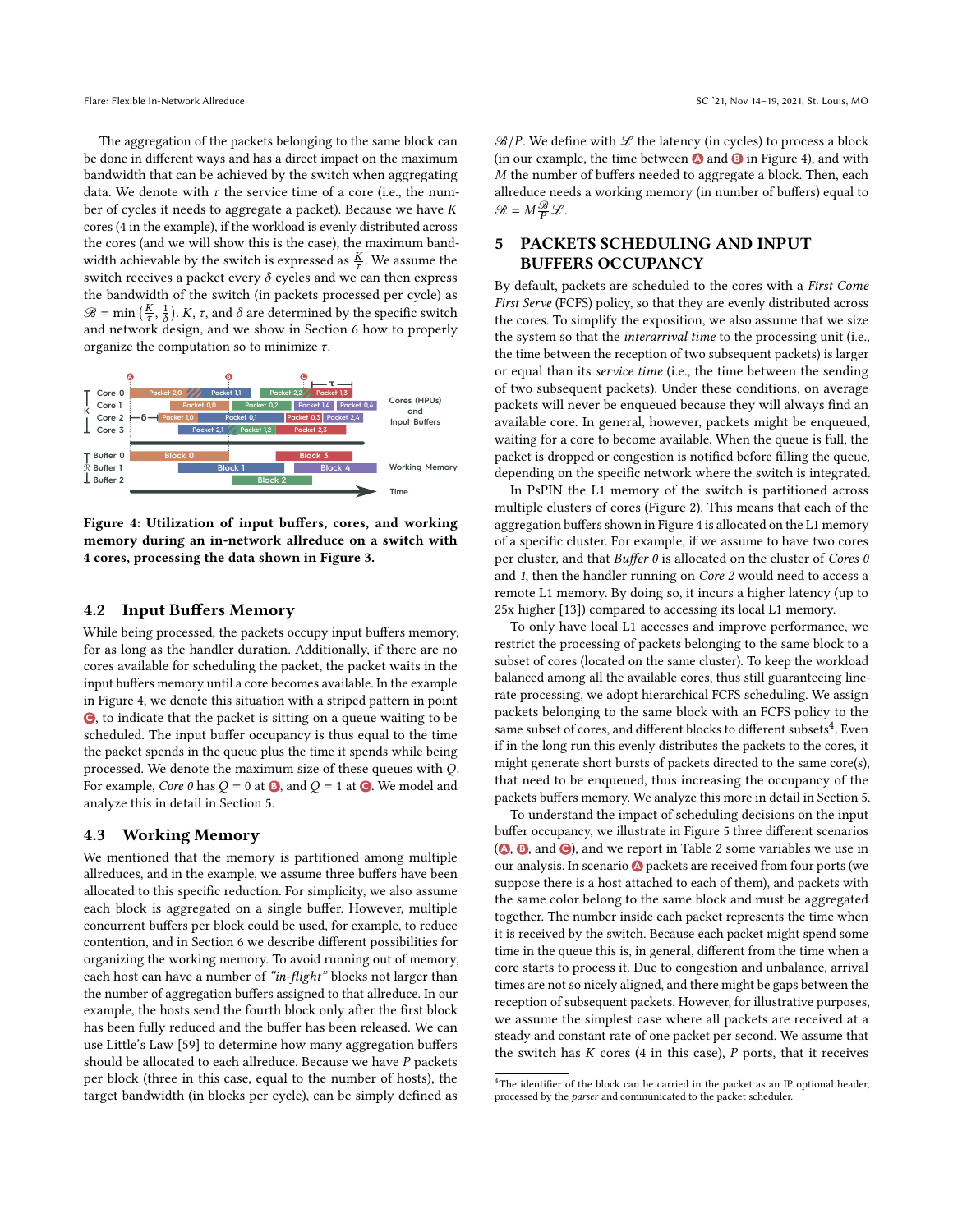

<span id="page-5-0"></span>

Figure 5: Impact of intra-block interarrival time and hierarchical FCFS scheduling on packets memory occupancy.

one packet every  $\delta$  seconds (1 in this case), and that each core has a service time  $\tau$  (4 seconds in the example). Because the service time of the switch is  $\frac{\tau}{K} = \delta$ , if packets are evenly distributed the switch can process the packets at line rate. We also define  $\delta_c$  as the interarrival time of the packets within a block ( $\delta_c = 1$  on scenario  $\bullet$ ). On the right part of the figure we show a detail of what happens in Core 0. Because it receives a packet every 4 seconds, and its service time is 4 seconds, packets are never enqueued.

On scenario **B** of Figure [5,](#page-5-0) packets belonging to the same block, are instead assigned to a subset of cores (each containing one core, i.e.,  $S = 1$ ). Each core now does not receive a steady flow of packets, but bursts of packets at regular intervals. Whereas on scenario **A** each core receives one packet every 4 seconds, on scenario **B** each core receives 4 packets in 4 seconds, and then nothing for 12 seconds. Even if in both **A** and **B** each core receives on average 4 packets every 16 seconds, on scenario **B** the bursts build up queues in front of each core. On the right part of the figure, we show in detail what happens in *Core 0*. The core receives 4 packets in 4 second, thus building a queue, that will eventually be completely absorbed before the beginning of the next burst (because we assumed to size the system to process packets, on average, at line rate). However, these queues increased the time a packet spent in the switch and, thus, the input buffer occupancy.

Moreover, the intensity of the bursts (and thus the queue length) does not only depend on the size of the subsets *S*, but also on  $\delta_c$ . For example, in scenario **C** of Figure [5](#page-5-0) we show the same scenario as **B**, but now with  $\delta_c = 4$ , that implies that packets belonging to the same block will arrive four seconds apart one from on another. By comparing  $\bigcirc$  with  $\bigcirc$  we can observe that although packets arrive at the same rate (one packet per second in both cases), and the scheduler assigns the packets to the same subset of cores, on scenario **C** packets of the same block arrive at each core at a slower rate and are never enqueued, as we can observe in the detail of Core 0. In this scenario, we obtain the same locality as in scenario **B** (packets belonging to the same block are assigned to the same subset of cores), and the minimal input buffer occupancy as in scenario **<sup>A</sup>** .

 $\delta_c$  depends on non-controllable factors such as application imbalance [\[60,](#page-12-24) [61\]](#page-12-25), network noise [\[62](#page-12-26)[–66\]](#page-12-27), OS noise [\[67,](#page-12-28) [68\]](#page-12-29), and network contention [\[69](#page-12-30)[–74\]](#page-13-1), but also on some controllable factors, such as the order the packets are sent by the hosts. In this work, we propose

Table 2: Parameters used in the scheduling modeling.

a solution called staggered sending, that consists in having each host sending the packets in a different order so that, on average, packets belonging to the same block can be scheduled to a specific subset of cores, while not increasing the size of the queues and, thus, the input buffer occupancy. Moreover, as we show in Section [6.1,](#page-6-1) staggered sending is also helpful in reducing contention on the shared aggregation buffer. In general, the maximum  $\delta_c$  we can induce with staggered sending depends on the number of blocks to be sent. In the example in scenario  $\bigcirc$ , if we would have only 2 blocks, the  $\delta_c$ would be half of that we have when having 4 blocks. In general, we have  $\delta \leq \delta_c \leq \delta \frac{Z}{N}$ .

Input buffer occupancy. Because we are considering bursty arrival times at the cores, we can't use Little's Law [\[59\]](#page-12-23) to compute the average number of packets in the switch, because it would consider an average case, and would not capture differences between the three scenarios. Instead, we first compute the interarrival time of the packets in a burst to a specific core, that we indicate with  $\delta_k$ . Packets arrive to a subset of S cores with an interarrival time  $\delta_c$ , and thus to each of the cores in the subset with interarrival  $\delta_k = S \delta_c$ . Because we on the long run packers are evenly distributed across the cores, this can never be higher than  $K\delta,$  and thus we have  $\delta_k =$  $\min(S\delta_{c}, K\delta)$ . Because  $P$  packets are received for each block, a burst can contain up to  $\frac{P}{S}$  packets, and it takes  $\delta_k \frac{P}{S}$  cycles to completely receive the burst. By that time,  $\frac{\delta_k P}{\tau S}$  packets have been processed by the core and removed from the queue. Accordingly, we can express the maximum queue length as  $Q = \frac{\delta_k P}{\delta_k S} - \frac{\delta_k P}{\tau S} = \frac{P}{S} \left( 1 - \frac{\delta_k}{\tau} \right)$ , and the maximum number of packets in the switch (including those being currently processed by each core) as:

<span id="page-5-1"></span>
$$
\mathcal{Q} = (Q+1)K = \frac{PK}{S} \left( 1 - \frac{\delta_k}{\tau} \right) + K \tag{1}
$$

This equation shows the relationship between the scheduling decision and the input buffer occupancy (e.g., the smaller  $S$ , the higher the input buffer occupancy). It can also be used to compute the latency  $L$  to process a block and, thus, the working memory occupancy (Section [4.3\)](#page-4-3). Indeed, the latency can be computed as the time the switch waits for all the packets of the block to be received  $((P-1)\delta_c)$ , plus the time needed for processing the last packet. This includes both the time spent aggregating the packet and the time spent in the queue. In the worst case, a packet spends  $Q\tau$  cycles in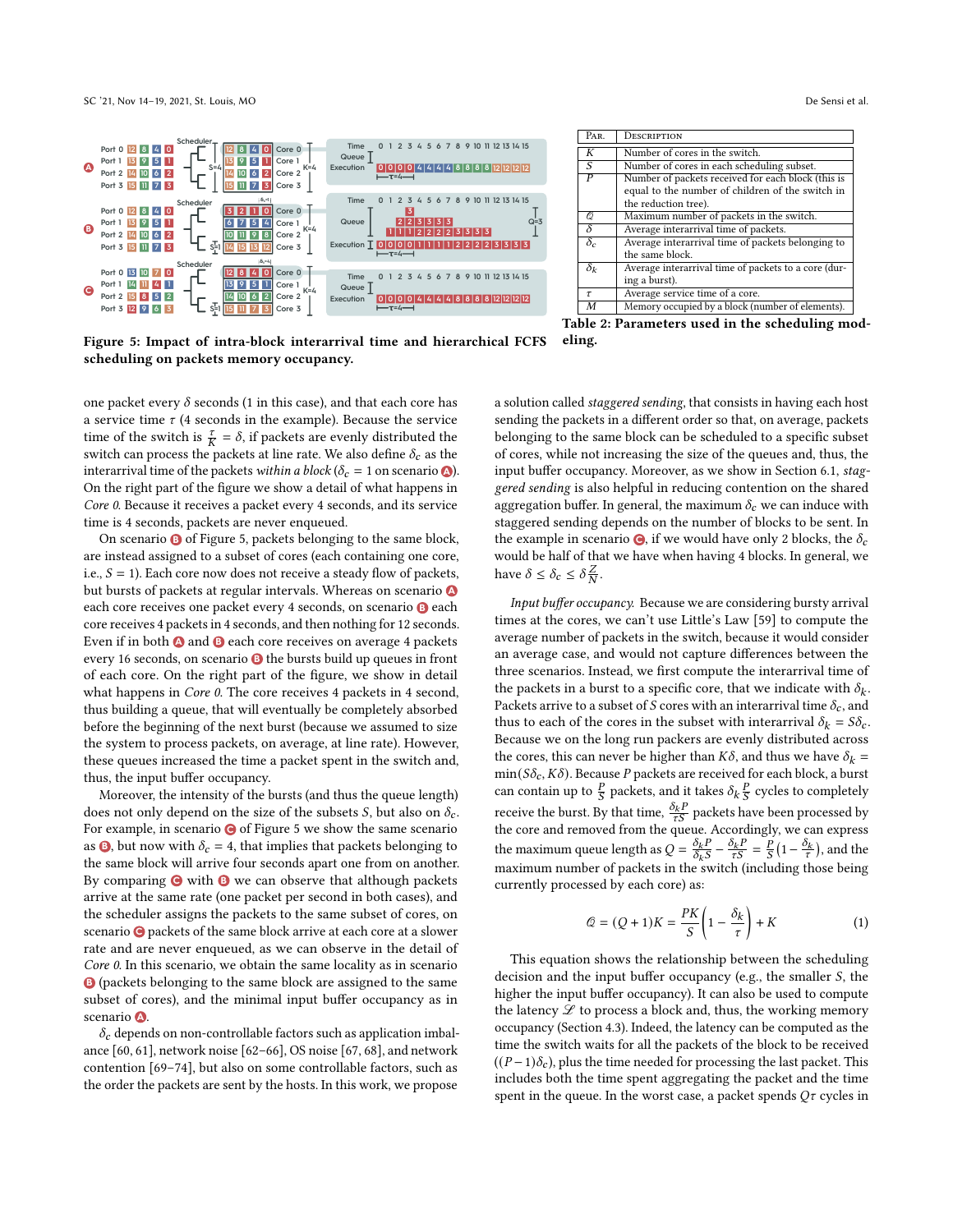the queue, and the latency is equal to  $\mathcal{L} = (P-1)\delta_c + (Q+1)\tau$ . We use the queueing time and the latency models for estimating the input buffer and working memory occupancy in Section [6.](#page-6-0)

## <span id="page-6-0"></span>6 PARALLELISM AND MEMORY ORGANIZATION

We now describe the design of different aggregation approaches that can be used to reduce a block of  $P$  packets in FLARE. We consider different designs: aggregation on a single memory buffer shared by all the packets of a block (Section [6.1\)](#page-6-1), aggregation on multiple buffers (Section [6.2\)](#page-7-0), and asynchronous tree aggregation (Section [6.3\)](#page-7-1). We then analyze the different tradeoffs between these alternatives in Section [6.4.](#page-8-1)

When analyzing the different aggregation approaches we model the service time of a core  $\tau$  (Section [4.1\)](#page-3-3). This can then be used to model the size of the working memory (Section [4.3\)](#page-4-3); and the input buffer occupancy (Equation [1\)](#page-5-1). To model the working memory size, we also need to model  $M$ , i.e., the number of buffers used for each block. In our modeling, we assume to have 1KiB packets containing 256 floating-point values. We measured the time required to aggregate a packet in the aggregation buffer by using the PsPIN cycle-accurate simulator. On average, a core of the PsPIN unit needs four cycles to sum two 4-bytes floating point values and to store the result back in the aggregation buffer. Because the unit is clocked at 1GHz (Section [3\)](#page-2-0), the time required to process a packet is 1ns per byte circa, and we use this information to model  $\tau$ .

#### <span id="page-6-1"></span>6.1 Aggregation using a single buffer

The first approach we propose is the most straightforward one, where all the packets of the same block are accumulated in the same working memory buffer, as shown in Figure [6.](#page-6-2) We show on the left the packets processed by each core, and how the cores access the buffer. In this case, cores C0, C2, and C3 just sum the content of their packets into the buffer. Cores C1 also reads back the fully aggregated result, that will then send on a packet over the network. On the right, we show the timeline of these operations. For the cores, the boxes represent the duration of the handlers, whereas for the buffer we depict for how long the buffer has been used.

<span id="page-6-2"></span>

Figure 6: Single buffer aggregation.

We assume the most general case where the concurrent aggregation of multiple packets in a shared aggregation buffer is executed in a critical section. Indeed, even if in principle we could use atomic operations [\[75\]](#page-13-2), the computation would still be affected by severe contention and/or performance overhead [\[76,](#page-13-3) [77\]](#page-13-4). Moreover, by assuming a critical section we cover the cases where the user function cannot be executed by using atomic operations, and the aggregation of sparse data that, as we will show in Section [7,](#page-8-0) requires more

complex processing and in most cases needs to be executed anyhow in a mutually exclusive way.

To avoid expensive context switches, PsPIN handlers are never suspended and terminate only after the packet has been processed. Thus, if waiting to enter a critical section, they will actively consume compute cycles on one of the cores. For example, when a packet arrives at C2, the core waits for the buffer to be released by C0 (we denote this waiting time with a red box), and only then it starts the aggregation. We define with  $L$  the number of cycles needed to aggregate a block after the handler enters the critical section (i.e., in general,  $L \leq \tau$ ). The probability that two handlers need to access the same aggregation buffer concurrently depends on  $\delta_c$ , i.e., the interarrival time of the packets belonging to the same block. If  $\delta_c \geq L$ , on average there is never more than one packet of the same block processed concurrently. This is also true if all the packets of a block are executed by the same core (i.e.,  $S = 1$ ). However, for  $S = 1$  the input buffers occupancy would significantly increase, as discussed in Section [5.](#page-4-1)

To estimate the cost of contention, we assume to have  $C$  cores in each cluster. Because we schedule the packets belonging to the same block to a subset of  $C$  cores, in the worst case we have  $C$ concurrent packets of the same block that need to access the same aggregation buffer in the working memory. If a handler needs  $L$ cycles to aggregate the packet (excluding the time spent waiting to enter the critical section), in the worst case, the first handler to be executed needs  $L$  cycles to aggregate the packet, the second handler 2L cycles, the third handler 3L cycles, etc...In general, the average service time of a core can thus be expressed as  $\tau = \frac{\sum_{i=1}^{C} iL}{C}$  $\frac{C}{C}$  =  $\frac{L(C-1)}{2}$ .

We then have:

<span id="page-6-3"></span>
$$
\tau \le \begin{cases} L, & S = 1 \text{ or } \delta_c \ge L, \\ \frac{L(C-1)}{2}, & \text{otherwise.} \end{cases}
$$
 (2)

We minimize  $\tau$  for  $S = 1$  or  $\delta_c \geq L$ . As discussed in Section [5,](#page-4-1) we can change  $S$  by restricting the execution of the packets of the same block to a subset of  $S$  cores. According to equation [1,](#page-5-1) by reducing  $\tau$  we would decrease the input buffers occupancy. However, this increase might be canceled out because we are also decreasing S. On the other hand, by increasing  $\delta_c$  we always decrease the input buffer occupancy, but we increase the latency required for processing a block and, thus, the working memory occupancy.

Before showing the effect of these decisions on both bandwidth and memory occupancy, we observe that we can increase  $\delta_c$  by using staggered sending, as discussed in Section [5.](#page-4-1) In a nutshell, this means that to avoid contention there should never be two cores working on two packets of the same block. This can only happen if the data to be reduced is large enough to have, at any time, one block per core. For our switch, this can only be guaranteed if the hosts use staggered sending and if the size of the data to be reduced is larger than 512KiB. Because small-size allreduces are a significant fraction of the allreduce traffic [\[2\]](#page-11-1), we propose in the next sections some alternative approaches to address such cases. Moreover, because we only need one buffer per block, we have  $M = 1$ .

6.1.1 Main insights. Figure [7](#page-7-2) illustrates the modeled bandwidth, memory occupancy of the input buffers  $(Q)$ , and occupancy of the working memory  $(\mathcal{R})$ . On the x-axis, we have different values of S.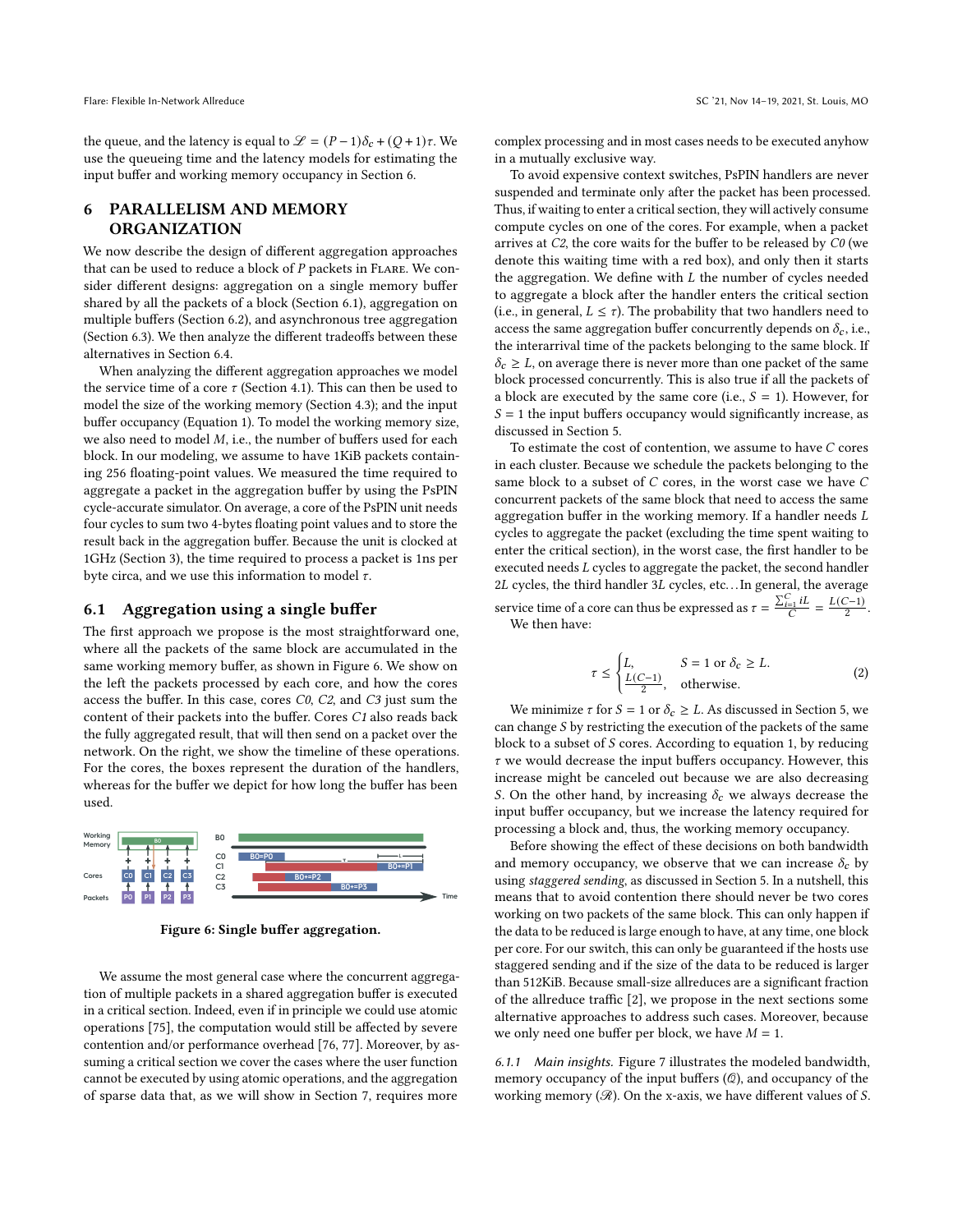We consider restricting the execution of packets belonging to the same block to 1 core, and  $C$  cores (i.e., all the cores of a cluster).

First, we observe that for small messages (where we can't sufficiently increase  $\delta_c$ ) there is a large performance drop when  $S = C$ . However, having  $S = 1$  significantly increases the memory occupancy. For larger messages, we observe good performance also when scheduling the packets on  $C$  cores of the same cluster, thus decreasing the queue length and the occupancy of the input buffers memory. The occupancy of the working memory is negligible and around 512KiB. For large enough packets and  $S = C$ , the maximum total memory occupancy is 2MiB for a single reduction. In general, scheduling the packets belonging to the same reduction block to a single core significantly increases the memory occupancy and, for this reason, in the following we design alternative solutions that can achieve a higher bandwidth and a lower memory occupancy for smaller allreduces.

<span id="page-7-2"></span>

Figure 7: Bandwidth and memory occupancy of single buffer aggregation.

## <span id="page-7-0"></span>6.2 Aggregation on multiple buffers

An extension to the previous aggregation design consists in having aggregation buffers for each block. In Figure [8](#page-7-3) we show an example with two buffers. When a handler is executed, it takes whichever of those buffers is not currently used by any other handler. In the example, differently from the single buffer case, when C2 receives the packet, it finds  $B0$  already being used by  $C0$ , and thus aggregates the packet on B1. If no buffer is available, the handler needs to wait to enter a critical section, as for the single buffer aggregation (for example, this is what happens to both C1 and C3). Because the aggregated data is now distributed over  $B$  buffers, the last handler to be executed for the block needs to aggregate together the partially aggregated data contained in the remaining  $B - 1$  buffers. In the example, the handler running on C1 is the last one to be executed and, aggregates the content of its packet with the content of B0, and then of B1.

<span id="page-7-3"></span>

Figure 8: Multiple buffer aggregation.

 $\tau$  can be computed starting from Equation [2,](#page-6-3) by replacing  $\delta_c$  with  $B\delta_c$ . Indeed, when using *B* buffers, the probability that two running handlers need to access the same buffer decreases proportionally with  $B$ . Compared to the single buffer aggregation, this solution is less affected by contention for shorter interarrival times (and, thus, for smaller data). Moreover, the last handler needs to aggregate the data from the other  $B - 1$  buffers, and this costs  $(B - 1)L$  additional cycles. Because *B* buffers are stored for each block, we have  $M = B$ .

6.2.1 Main insights. This aggregation algorithm increases the concurrency and the bandwidth at the cost of higher memory occupancy. However, using too many buffers reduces the bandwidth, due to the extra cost required for sequentially aggregating the partially reduced data of each buffer. We analyze the tradeoffs between bandwidth and memory occupancy in Section [6.4.](#page-8-1)

#### <span id="page-7-1"></span>6.3 Tree aggregation

The main drawback of the multiple buffer aggregation, is the sequential aggregation of the data contained in each of the aggregation buffers. To avoid that cost, we can organize the computation in a tree-like way. We illustrate this idea in Figure [9.](#page-7-4) When a core receives a packet, it allocates a buffer and copies the data into it. After copying the data, a core might also aggregate the data contained in some of the other buffers. The idea is to organize the aggregation of those buffers in a pre-defined tree-like way. For example, the data contained in  $B0$  can only be aggregated with  $B1$ , and the result stored back in B1 (after this aggregation step, B0 can be deallocated). Similarly, the data contained in B2 can only be aggregated with B3 and stored back in B3 (and B2 deallocated). When B1 contains the result of B0+B1, and B3 the result of B2+B3, the final aggregation of B1+B3 can be computed.

<span id="page-7-4"></span>

Figure 9: Tree aggregation.

To completely avoid contention on shared aggregation buffers (independently from  $\delta_c$  and, thus, from the message size) the computation on the next level of the tree is carried only if a core finds available data in both buffers. For example, when C0 receives the packet, it copies it in B0, and could aggregate B0 with B1. However, there is no available data yet in  $B1$ , and the handler is terminated. Instead, when C1 processes its packet, it finds the data in B0 and carries on the computation of the next level of the tree. It also finds the result of B2+B3 in B3, and thus also computes B1+B3, and sends the completely aggregated result on the network. To guarantee the reproducibility of floating-point summation, a packet coming from a port  $i$  is always stored in a buffer  $j$ . This forces the tree to always have the same structure and guarantees the reproducibility of floating-point summation across different runs.

To compute the service time, we assume that the cost of copying the data is negligible. For example, in PsPIN this can be done through the DMA engine, at the cost of 64 cycles instead of the 1024 cycles needed for the aggregation. A total of  $P-1$  aggregations are executed, and we can compute the average number of cycles per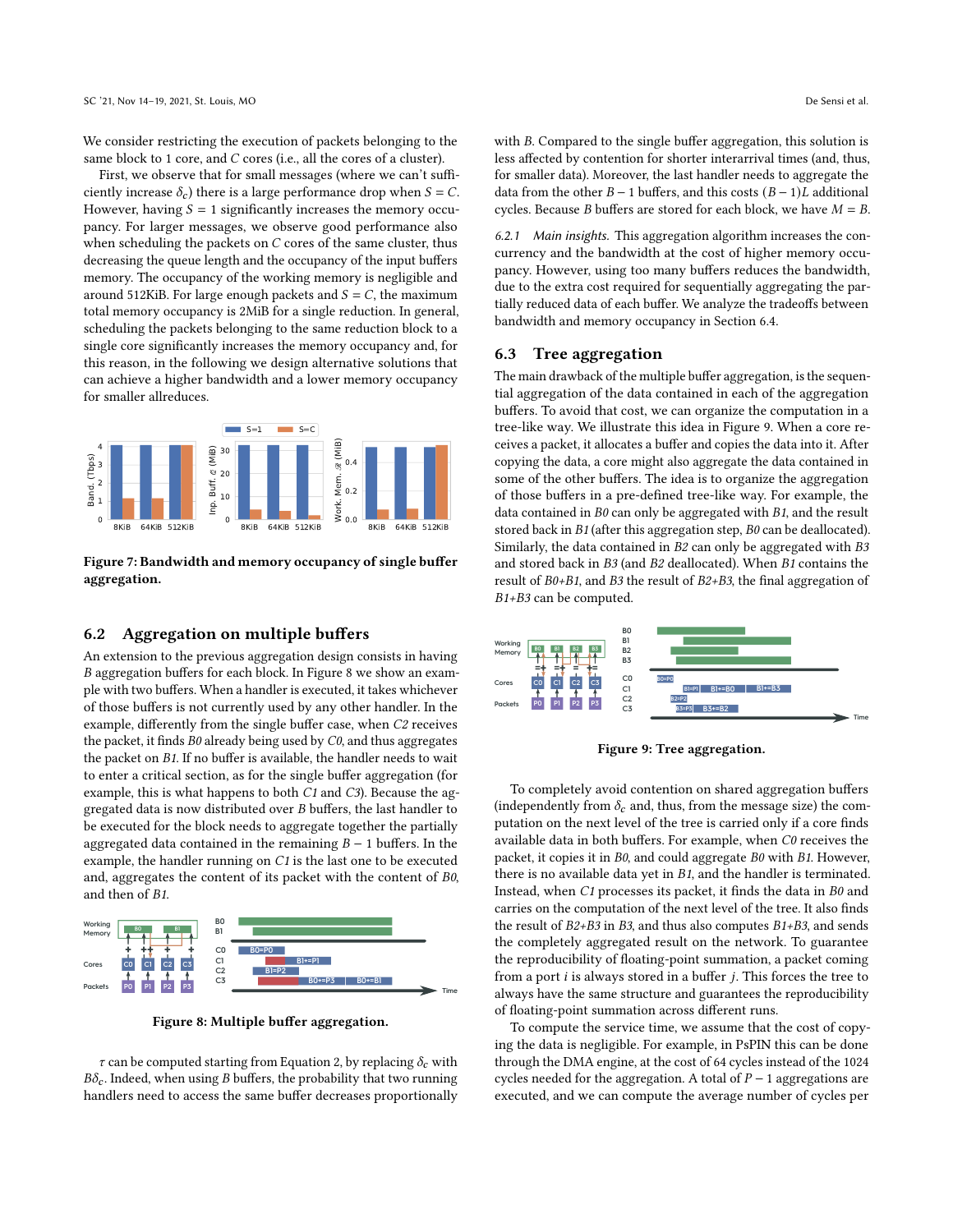packet as  $\tau = \frac{(P-1)L}{P}$ . To compute the memory consumption, we observe that each time two buffers are aggregated, one of them is discarded. Because  $P - 1$  aggregations are performed and they are arranged in log P levels in the tree, on average we have  $M = \frac{P-1}{\log P}$ active buffers for each block.

6.3.1 Main insights. Differently from single and multiple buffers aggregation, in this case, the handlers never waste cycles waiting for entering a critical section, and this design achieves the optimal bandwidth independently from  $\delta_c$  and, thus, from the data size. However, it requires more buffers per block, increasing the average memory occupancy. We analyze the bandwidth, latency, and memory occupancy of this design in Section [6.4.](#page-8-1)

# <span id="page-8-1"></span>6.4 Evaluation

In Figure [10](#page-8-2) we show the modeled maximum bandwidth and the memory occupancy, for  $S = C$  and different data sizes. We observe that the only best performing algorithm on data smaller than 128KiB is the tree aggregation. When increasing the data size, multi-buffers aggregation catches up, and the higher the number of buffers, the higher the bandwidth for smaller messages. Eventually, for data larger than 512KiB, single buffer aggregation catches up with the other solutions.

<span id="page-8-2"></span>

Figure 10: Modeled bandwidth and memory occupancy for  $S = C$  and different data sizes.

Regarding the memory occupancy, it is worth remarking that, in some cases, using more buffers decreases the memory occupancy, because the performance is higher and those buffers are used for a shorter time. To optimize both compute and memory resources, Flare uses single buffer aggregation if the size of the data to be reduced is larger than 512KiB, multi buffers with 4 buffers if larger than 256KiB, with 2 buffers if larger than 128KiB, and tree aggregation otherwise. When reproducibility of floating-point summation is required, Flare always uses tree aggregation.

We implemented the different aggregation algorithms in the PsPIN cycle-accurate simulator [\[13\]](#page-11-11). To simulate delays in the hosts sending the data and in the network, we generate packets with a random and exponentially distributed arrival rate. The actual PsPIN implementation [\[13\]](#page-11-11) only simulates 4 clusters. Because the clusters are organized in a shared-nothing configuration, we scale the results linearly with the number of deployed clusters. First, we report in Figure [11](#page-8-3) the maximum bandwidth that the switch can achieve for the aggregation of 32-bits integers vectors of different size  $Z$ . We compare Flare to two baselines: SwitchML [\[11\]](#page-11-9) and SHARP [\[9,](#page-11-8) [16\]](#page-11-15). SwitchML runs on programmable Tofino switches [\[27\]](#page-11-25), can only process integer elements, and achieves a maximum bandwidth of

1.6Tbps [\[11\]](#page-11-9). SHARP is a solution running on Mellanox's fixedfunction switches [\[78\]](#page-13-5), and can process floating-point elements. Switches supporting SHARP have 40 ports at 200Gbps. However, to the best of our knowledge, the best available known data for SHARP (for a single switch) shows a 3.2Tbps bandwidth [\[16\]](#page-11-15) (32 ports at 100Gbps), and we use this as a reference.

<span id="page-8-3"></span>

Figure 11: Bandwidth for different data size and data types.

We observe that, for small data, only tree aggregation provides higher bandwidth than SwitchML. Indeed, single and multi-buffers aggregation cannot exploit staggered sending for small data, and experience contention when accessing the aggregation buffers. Moreover, for small data, we are showing a "cold start" case, where the handlers were not loaded yet in the instruction cache. For larger data, single buffer aggregation efficiently exploits staggered sending, achieving a higher bandwidth compared to multi-buffer and tree aggregation. Indeed, both multi-buffer and tree aggregation have some additional overhead caused by the management of multiple buffers. We also observe that even Flare achieves a higher bandwidth compared to SwitchML and SHARP, while also capable of running arbitrary computations on network packets. As we show in Section [7.1](#page-9-0) this leads, for example, to significant performance improvements when dealing with sparse data.

We also report in Figure [11](#page-8-3) the bandwidth (in elements aggregated per second), for different data types, for the aggregation of 1MiB data. We consider 32-bits, 16-bits, and 8-bits integers, and floating-point elements (not supported by SwitchML and by existing programmable switches in general). Programmable switches can only process a fixed number of elements per packet. Processing more elements per packet would require more recirculations, thus decreasing the bandwidth accordingly. On the other hand, in FLARE the HPUs of the PsPIN unit use vectorization and can aggregate, for example, two int16 elements in a single cycle. This leads to an increase in the number of elements aggregated per second when sending elements with a smaller data type. However, differently from SHARP, FLARE currently does not support the aggregation of double-precision floating-point elements.

#### <span id="page-8-0"></span>7 SPARSE DATA

To reduce the network traffic and increase the performance, applications dealing with sparse data might send only the non-zero elements and their positions. In this case, each host splits the data into blocks so that, on average, each block contains a number of non-zero elements that would fit in a network packet. This implies that different hosts might have a different number of elements in each block, as shown in Figure [12.](#page-9-1) We show both the partitioning of the data in reduction blocks and the elements carried by each packet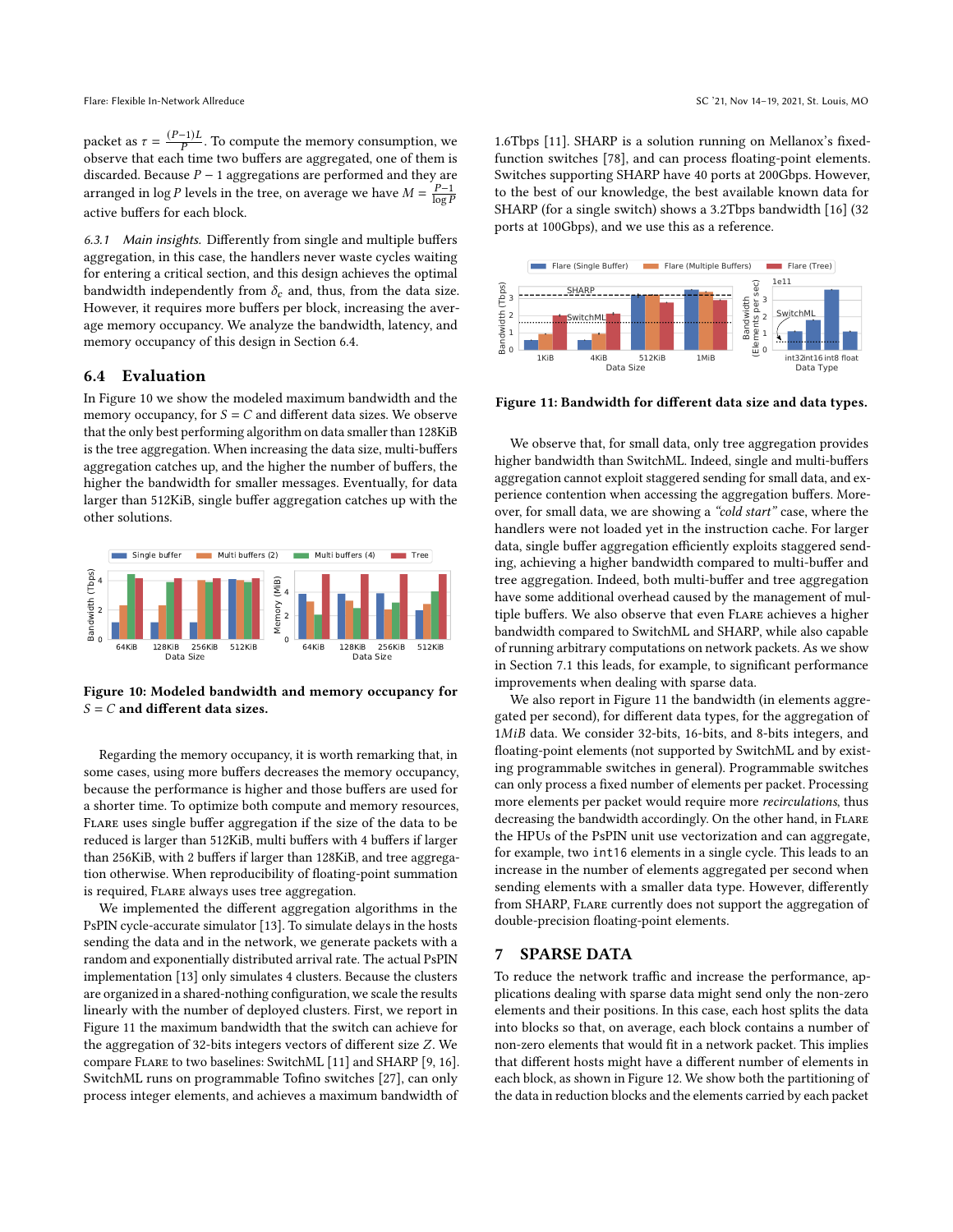(packets also carry the position of each element inside the block, not shown in the figure for the sake of clarity). The number inside each box represents the value of that specific element. For simplicity, we assume that (due to the MTU) the hosts can send at most two elements per packet and that the data density (defined as the average percentage of non-zero elements in each reduction block) is 50%. Thus, on average, there will be 2 non-zero elements every 4 elements, and thus we set the span of the block to 4 elements.

<span id="page-9-1"></span>

| HBlock 0-HHBlock 1-HHBlock 2-H      | Packet 0 | Packet 1 | Packet 2 |
|-------------------------------------|----------|----------|----------|
| Host 0 0 0 0 10 17 1 0 12 3 0 5 0 0 | 10 17    | $1$ 12   | 3 5      |
| $Host1$ 6040400000707029            | 6 4      | 72       | 9        |

#### Figure 12: Packetization of sparse data. Packets also carry the position of the elements (not shown).

However, whereas this is true on average, this introduces the following additional challenges compared to the dense case:

Multiple blocks per packet. Elements that belongs to two different blocks would be sent in the same packet (like the elements **3** and **5** in Figure [12\)](#page-9-1). This implies that the handler must check, for each element in the packet, the block it belongs to (to aggregate it in the correct aggregation buffer), for example by dividing its index by the number of blocks. This introduces some additional computation for each element. To avoid this additional overhead, we send the block identifier in the packet header (as for the dense case), and we force the hosts to never send multiple blocks in the same packet, and rather to send a packet even if it is not full (in our example, a packet with only **3** ).

**Block split.** Elements belonging to the same block could be split in two different packets (e.g., elements **7 2** and **9** in Figure [12\)](#page-9-1). For dense reductions, it was sufficient to keep a children counter, incremented when a packet was received from a child, and consider the reduction of the block completed when the counter was equal to the number of children. In the sparse case, a node could receive multiple packets for the same block, and this approach is not sufficient anymore. To address this issue each host sends, in the last packet of a block, a counter representing the number of packets composing that block. For example, because node 1 splits block 2 in two packets, it sends the packet carrying element **9** with the counter set to 2. The handlers keep for each block an additional shard counter for each of the  $P$  hosts. The shard counter is incremented every time a packet for that block is received from that port. When the counter is equal to the value carried in the last packet of the block, then all the packets for that block and from that specific port have been received, and the children counter can be increased.

Empty blocks. In some cases, we could have all-zero blocks (for example, block 1 sent by node 1). In those cases, we still send a packet with no elements (and with only the header with the identifier of the block), so that the switch can increase the children counter nevertheless. If we assume uniformly distributed zero values, this however should rarely happen.

Another difference compared to the dense case is the design of the data structure that holds the partially aggregated data. FLARE still aggregates separate blocks in different buffers. However, whereas for the dense case the aggregation buffer has size  $N$ , in the sparse

case aggregating two buffers of  $N$  elements leads, in general, to more than  $N$  aggregated elements (because the non-zero elements in the two buffers might not perfectly overlap). For example, in Figure [12,](#page-9-1) aggregating the data in the packet **10 17** with the data in the packet **6 4** leads to 3 elements ( **6 14 17** ).

For sparse data, Flare stores the data and the indexes in a hash table. To avoid expensive collision resolution, when there is a collision, the colliding element is put in a spill buffer. When the spill buffer is full, the spilled data is immediately sent to the next switch (or to the hosts). For highly sparse data, this solution reduces memory consumption compared to storing it in a dense format. For denser data, this however increases both the memory occupancy (because indexes must be explicitly stored), the latency when aggregating the data, and the network traffic (because more data spills).

For denser data, Flare uses a contiguous memory buffer of the size of the block. From a computational perspective, this is the design with the lowest latency, because the handler simply needs to store the element in a specific position. However, when the reduction is completed, the buffer needs to be entirely scanned and only the non-zero elements inserted in the packet. Moreover, the memory consumption will be equal to that of the dense case, thus much higher than the optimal if the buffer contains many zeros.

In general, sparse data get denser after each aggregation and, when aggregating data on an in-network reduction tree, the data get denser while traveling from the hosts to the root of the tree. For this reason, Flare stores the data in hash tables in the leaves switches, and in an array in the root switch. The "densification" of sparse data depends on the number of non-overlapping indexes, and we analyze these effects at scale in Section [7.1.](#page-9-0)

We can distribute the computation to the cores using the same solutions we described in Section [6](#page-6-0) for the dense case: single buffer, multiple buffers, and tree aggregation. We can also use the same models, with a few caveats. First, for sparse allreduce, the term  $P$ (i.e., the number of packets expected for a given block) represents the average case because, as described earlier, each block can be composed of more or less than  $P$  packets. Moreover, storing  $N$ elements might require more than  $N$  memory cells, depending on the data structure used to store the partially aggregated data.

#### <span id="page-9-0"></span>7.1 Evaluation

First, we report the modeled bandwidth for both the hash and array storage in Figure [13,](#page-10-0) assuming a 10% density. We observe a lower bandwidth for the sparse allreduce compared to the dense one, due to the more complex operations that need to be executed by the handler to store both the indexes and the data. However, as we will show later, because less data is transmitted, this still allows to obtain a performance advantage compared to both host-based and in-network allreduce.

Then, we report the results for a 1MiB allreduce in Figure [14,](#page-10-1) analyzing the performance when using both the hash and the array storage, and for different data *density*. Deep learning applications typically sparsify the data by only communicating the top 0.1% or 1% elements of the original data [\[39\]](#page-12-6), whereas some graph processing algorithms might retain up to 20% of the data [\[5,](#page-11-4) [6\]](#page-11-5). We observe that, as expected, storing the data as a contiguous array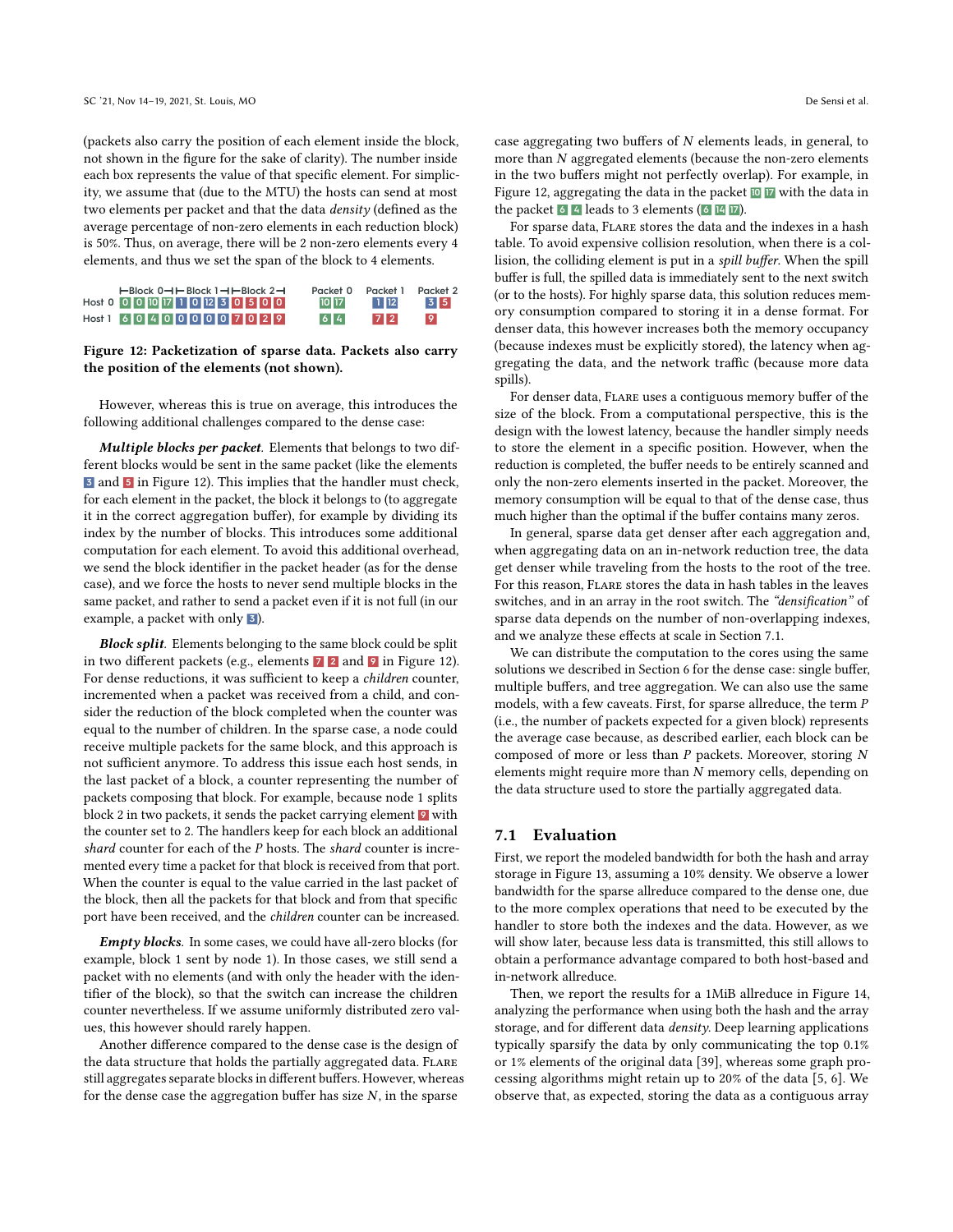<span id="page-10-0"></span>

Figure 13: Modeled bandwidth for the FLARE sparse allreduce.

increases the bandwidth and the memory occupied by each block compared to using a hash table. We do not report the data about array storage with 1% density because this requires a 600KiB array for each block (with, on average, only 6KiB non-zero elements) and all the concurrently processed blocks do not fit in Flare memory. Hash table storage is characterized by a constant bandwidth and memory occupancy independently from the density. Indeed, when data is stored in a hash table Flare always executes a number of instructions that only depend on the size of the packet. On the other hand, for lower density the array storage requires storing a larger array, thus increasing the number of cycles needed to flush it when the reduction is over.

<span id="page-10-1"></span>

Figure 14: Simulated bandwidth, memory per block, and extra generated traffic for the Flare sparse data allreduce, for different density and storage types.

However, to avoid costly collision management, with hash storage when there is a collision the element is put in a spill buffer, that when full is sent over the network. This leads to extra network traffic, because data is split between the hash table and the spill buffer, and the switch might not fully aggregate the data. We report the impact of spilling on the network traffic in Figure [14.](#page-10-1) For example, we observe that for 20% data density, spilling doubles the network traffic. On the other hand, array storage never generates extra traffic, and packets are only sent when the block has been fully reduced.

To analyze the performance of the Flare sparse allreduce at scale, we extended the SST simulator [\[79\]](#page-13-6) so that the switch can modify in-transit packets, and we implemented both dense and sparse Flare in-network allreduce, and also the host-based ring allreduce. Moreover, we also implemented on top of SST the Spar-CML host-based sparse allreduce [\[39\]](#page-12-6). We then tuned the simulator parameters so that the bandwidth of the switches matches with that obtained through the cycle-accurate PsPIN simulator. Both the PsPIN-based simulator and the extended SST simulator are provided in the artifact.

As we discussed in Section [7,](#page-8-0) Flare performance depends on the amount of overlapping indexes. To simulate a realistic scenario, we gathered the data exchanged during a Resnet50 [\[80\]](#page-13-7) training iteration executed on 64 nodes using SparCML, and we send the same data in SST. Each host works on a 100MiB vector of floating point values. For sparse allreduces, the data is split in buckets of 512 values, and one single value is sent for each bucket (∼0.2% density). We reproduce the same data on a simulated 2-level fat tree network [\[81\]](#page-13-8) built with 8-port 100Gbps switches, connecting 64 nodes with 100Gbps network interfaces. We report in Figure [15](#page-10-2) the results of our analysis, by showing the time the hosts need to complete the allreduce and the total number of bytes that traversed the network.

<span id="page-10-2"></span>

Figure 15: Execution time and network traffic for a 64 nodes allreduce executed on a simulated 2-levels fat tree network. The data to be reduced contains the gradients exchanged during a sparsified ResNet50 training iteration.

First, we observe that the in-network dense allreduce leads to more than 2x speedup compared to the host-based dense allreduce, and to a 2x reduction in the network traffic. We also observe that the host-based sparse allreduce prodives slightly better performance than the in-network dense allreduce. However, it also generates more traffic because, even if less data is sent by the hosts, that data traverses more hops. Eventually, we observe that the in-network Flare sparse allreduce provides further advantages compared to both host-based sparse allreduce and in-network dense allreduce, both in terms of performance and network traffic. This leads to performance improvement up to 35% and traffic reduction up 20x compared to the SparCML host-based sparse allreduce, and to performance improvement up to 43% and traffic reduction up to 13x compared to the in-network Flare dense allreduce.

## 8 DISCUSSION

Support for other collectives. Although we considered in this work the allreduce collective operation, other collectives like reduce, broadcast, and barrier can also be accelerated with FLARE. For example, a barrier can simply be implemented as an in-network allreduce with 0-bytes data. Moreover, in some frameworks like Horovod [\[82\]](#page-13-9) each process might have multiple outstanding allreduce operations, and each rank might issue those operations in a different order, potentially leading to deadlock [\[83\]](#page-13-10). To address this problem, an additional synchronization step between the ranks is required, and this step could be offloaded to Flare as well, together with the allreduce operation.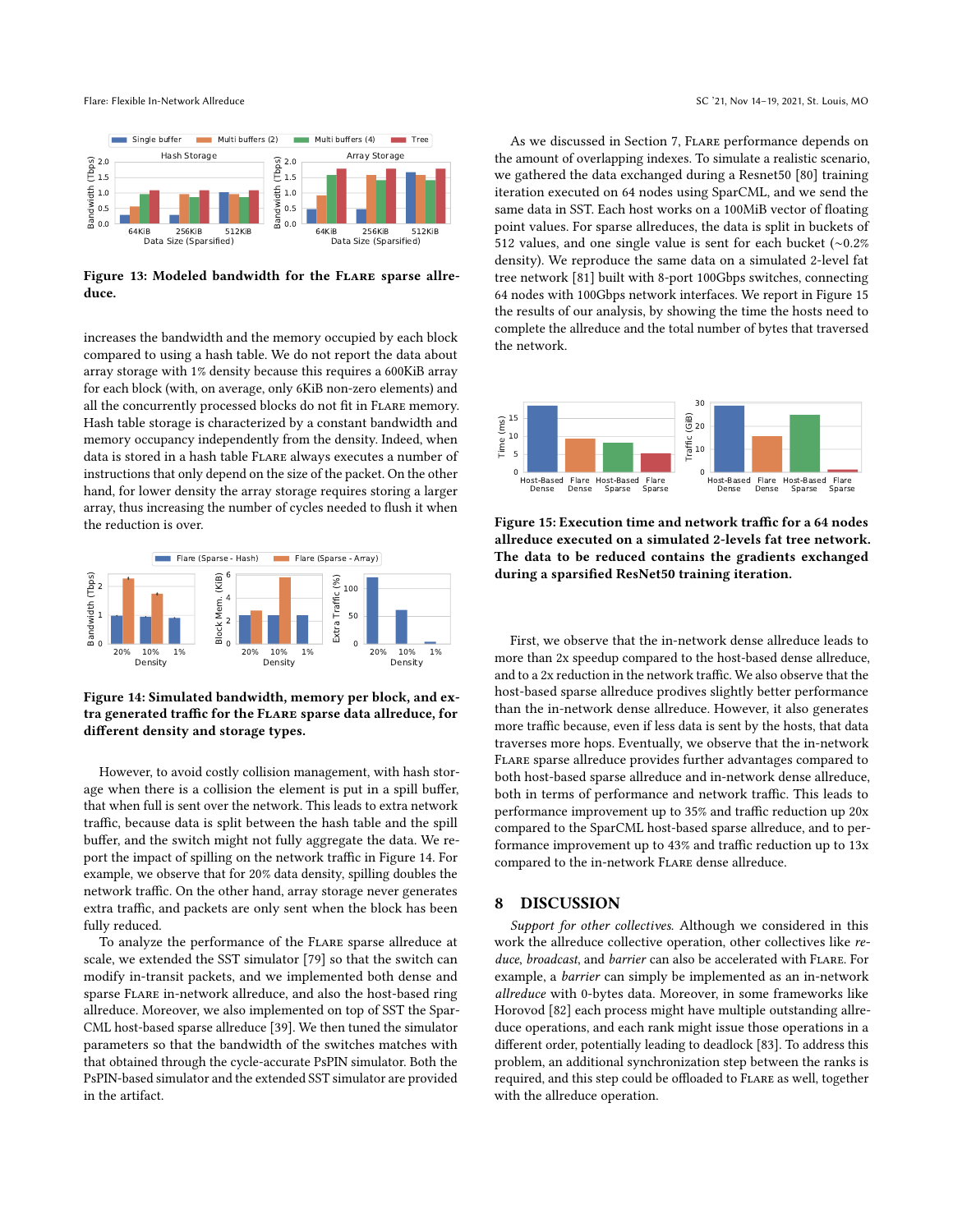Limitations. As we shown in Section [7.1,](#page-9-0) the bandwidth achieved by the in-network sparse allreduce is lower than its dense counterpart, due to the higher latency required for processing and aggregating the sparse data. In our experiments, the lower bandwidth was compensated by the reduction in the amount of processed data, and the Flare in-network sparse allreduce outperformed the Spar-CML host-based sparse allreduce. However, we believe that there is still space for improvement, either by optimizing the handlers code or by introducing hardware support to optimize indirect memory accesses [\[84\]](#page-13-11).

## 9 CONCLUSIONS

In this work, we introduced Flare, an architecture for flexible innetwork data reduction. Flare is based on the open-source PsPIN RISC-V architecture, and allows running custom packet processing handlers on network packets. FLARE also includes a set of aggregation algorithms with different performance and memory occupancy tradeoffs. We modeled and analyzed in detail each of these algorithms, in terms of bandwidth and memory occupancy. We then implemented the aggregation algorithms in the PsPIN cycleaccurate simulator, and analyzed their performance for different allreduce sizes and datatypes, comparing them with state-of-the-art in-network aggregation approaches such as SHARP and SwitchML. Moreover, we also designed and implemented the first (to the best of our knowledge) in-network sparse allreduce algorithm. We implemented the algorithm in the PsPIN and SST simulators, showing performance improvements and network traffic reduction compared to in-network dense allreduce and host-based sparse allreduce.

## ACKNOWLEDGMENTS

This work has been partially funded by the EPIGRAM-HS project under grant agreement no. 801039, and the European Project RED-SEA under grant agreement no. 955776. Daniele De Sensi is supported by an ETH Postdoctoral Fellowship (19-2 FEL-50).

#### REFERENCES

- <span id="page-11-0"></span>[1] Message Passing Forum. Mpi: A message-passing interface standard. Technical report, USA, 1994.
- <span id="page-11-1"></span>[2] Sudheer Chunduri, Scott Parker, Pavan Balaji, Kevin Harms, and Kalyan Kumaran. Characterization of mpi usage on a production supercomputer. In Proceedings of the International Conference for High Performance Computing, Networking, Storage, and Analysis, SC '18. IEEE Press, 2018.
- <span id="page-11-2"></span>[3] Steven Gottlieb, W. Liu, William D Toussaint, R. L. Renken, and R. L. Sugar. Hybrid-molecular-dynamics algorithms for the numerical simulation of quantum chromodynamics. Physical review D: Particles and fields, 35(8):2531–2542, 1987.
- <span id="page-11-3"></span>[4] Tal Ben-Nun and Torsten Hoefler. Demystifying parallel and distributed deep learning: An in-depth concurrency analysis. ACM Comput. Surv., 52(4), August 2019.
- <span id="page-11-4"></span>[5] H. Zhao and J. Canny. Kylix: A sparse allreduce for commodity clusters. In 2014 43rd International Conference on Parallel Processing, pages 273–282, 2014.
- <span id="page-11-5"></span>[6] Huasha Zhao and John F. Canny. Sparse allreduce: Efficient scalable communication for power-law data. CoRR, abs/1312.3020, 2013.
- <span id="page-11-6"></span>[7] Torsten Hoefler, Andrew Lumsdaine, and Jack Dongarra. Towards efficient mapreduce using mpi. In Matti Ropo, Jan Westerholm, and Jack Dongarra, editors, Recent Advances in Parallel Virtual Machine and Message Passing Interface, pages 240–249, Berlin, Heidelberg, 2009. Springer Berlin Heidelberg.
- <span id="page-11-7"></span>[8] Pitch Patarasuk and Xin Yuan. Bandwidth optimal all-reduce algorithms for clusters of workstations. Journal of Parallel and Distributed Computing, 69(2):117 – 124, 2009.
- <span id="page-11-8"></span>[9] Richard L. Graham, Devendar Bureddy, Pak Lui, Hal Rosenstock, Gilad Shainer, Gil Bloch, Dror Goldenerg, Mike Dubman, Sasha Kotchubievsky, Vladimir Koushnir, Lion Levi, Alex Margolin, Tamir Ronen, Alexander Shpiner, Oded Wertheim, and Eitan Zahavi. Scalable Hierarchical Aggregation Protocol (SHArP): A Hardware Architecture for Efficient Data Reduction. In Proceedings of COM-HPC 2016:

1st Workshop on Optimization of Communication in HPC Runtime Systems - Held in conjunction with SC 2016: The International Conference for High Performance Computing, Networking, Storage and Analysis, pages 1–10. Institute of Electrical and Electronics Engineers Inc., jan 2017.

- <span id="page-11-14"></span>[10] Benjamin Klenk, Nan Jiang, Greg Thorson, and Larry Dennison. An in-network architecture for accelerating shared-memory multiprocessor collectives. In Proceedings of the ACM/IEEE 47th Annual International Symposium on Computer Architecture, ISCA '20, page 996–1009. IEEE Press, 2020.
- <span id="page-11-9"></span>[11] Amedeo Sapio, Marco Canini, Chen-Yu Ho, Jacob Nelson, Panos Kalnis, Changhoon Kim, Arvind Krishnamurthy, Masoud Moshref, Dan R. K. Ports, and Peter Richtárik. Scaling distributed machine learning with in-network aggregation. In 18th USENIX Symposium on Networked Systems Design and Implementation (NSDI 21). USENIX Association, April 2021.
- <span id="page-11-10"></span>[12] Dennis Abts, Michael R. Marty, Philip M. Wells, Peter Klausler, and Hong Liu. Energy proportional datacenter networks. SIGARCH Comput. Archit. News, 38(3):338–347, June 2010.
- <span id="page-11-11"></span>[13] Salvatore Di Girolamo, Andreas Kurth, Alexandru Calotoiu, Thomas Benz, Timo Schneider, Jakub Beranek, Luca Benini, and Torsten Hoefler. A risc-v in-network accelerator for flexible high-performance low-power packet processing. In 2021 ACM/IEEE 48th Annual International Symposium on Computer Architecture (ISCA), 2021.
- <span id="page-11-12"></span>[14] Andrew Waterman, Yunsup Lee, David A. Patterson, and Krste Asanović. The risc-v instruction set manual, volume i: User-level isa, version 2.0. Technical Report UCB/EECS-2014-54, EECS Department, University of California, Berkeley, May 2014.
- <span id="page-11-13"></span>[15] Torsten Hoefler, Salvatore Di Girolamo, Konstantin Taranov, Ryan E. Grant, and Ron Brightwell. Spin: High-performance streaming processing in the network. In Proceedings of the International Conference for High Performance Computing, Networking, Storage and Analysis, SC '17, New York, NY, USA, 2017. Association for Computing Machinery.
- <span id="page-11-15"></span>[16] Richard L. Graham, Lion Levi, Devendar Burredy, Gil Bloch, Gilad Shainer, David Cho, George Elias, Daniel Klein, Joshua Ladd, Ophir Maor, Ami Marelli, Valentin Petrov, Evyatar Romlet, Yong Qin, and Ido Zemah. Scalable Hierarchical Aggregation and Reduction Protocol (SHARP)TM Streaming-Aggregation Hardware Design and Evaluation. In Lecture Notes in Computer Science (including subseries Lecture Notes in Artificial Intelligence and Lecture Notes in Bioinformatics), volume 12151 LNCS, pages 41–59. Springer, jun 2020.
- <span id="page-11-18"></span>[17] Bob Alverson, Edwin Froese, Larry Kaplan, and Duncan Roweth. Cray xc series network. Cray Inc., White Paper WP-Aries01-1112, 2012.
- <span id="page-11-17"></span>[18] Y. Ajima, T. Kawashima, T. Okamoto, N. Shida, K. Hirai, T. Shimizu, S. Hiramoto, Y. Ikeda, T. Yoshikawa, K. Uchida, and T. Inoue. The tofu interconnect d. In 2018 IEEE International Conference on Cluster Computing (CLUSTER), pages 646–654, 2018.
- <span id="page-11-26"></span>[19] B. Arimilli, R. Arimilli, V. Chung, S. Clark, W. Denzel, B. Drerup, T. Hoefler, J. Joyner, J. Lewis, J. Li, N. Ni, and R. Rajamony. The percs high-performance interconnect. In 2010 18th IEEE Symposium on High Performance Interconnects, pages 75–82, 2010.
- [20] B. Arimilli, Bernard C. Drerup, Paul F. Lecocq, and Hanhong Xue. Collective acceleration unit tree structure, U.S. Patent US8756270B2, 17/06/2014.
- <span id="page-11-16"></span>[21] J. P. Grossman, B. Towles, B. Greskamp, and D. E. Shaw. Filtering, reductions and synchronization in the anton 2 network. In 2015 IEEE International Parallel and Distributed Processing Symposium, pages 860–870, 2015.
- <span id="page-11-19"></span>[22] Nadeen Gebara, Paolo Costa, and Manya Ghobadi. Panama: In-network aggregation for shared machine learning clusters. In Conference on Machine Learning and Systems (MLSys), April 2021.
- <span id="page-11-20"></span>[23] Shuo Liu, Qiaoling Wang, Junyi Zhang, Qinliang Lin, Yao Liu, Meng Xu, Ray C. C. Chueng, and Jianfei He. Netreduce: Rdma-compatible in-network reduction for distributed dnn training acceleration, 2020.
- <span id="page-11-21"></span>[24] ChonLam Lao, Yanfang Le, Kshiteej Mahajan, Yixi Chen, Wenfei Wu, Aditya Akella, and Michael Swift. ATP: In-network aggregation for multi-tenant learning. In 18th USENIX Symposium on Networked Systems Design and Implementation (NSDI 21). USENIX Association, April 2021.
- <span id="page-11-22"></span>Jiawei Fei, Chen-Yu Ho, Atal Narayan Sahu, Marco Canini, and Amedeo Sapio. Efficient Sparse Collective Communication and its application to Accelerate Distributed Deep Learning. Technical report, KAUST, Sep 2020.
- <span id="page-11-23"></span>[26] Pat Bosshart, Glen Gibb, Hun-Seok Kim, George Varghese, Nick McKeown, Martin Izzard, Fernando Mujica, and Mark Horowitz. Forwarding metamorphosis: Fast programmable match-action processing in hardware for sdn. SIGCOMM Comput. Commun. Rev., 43(4):99–110, August 2013.
- <span id="page-11-25"></span>[27] Intel. Intel Tofino Series. [https://www.intel.com/content/www/us/en/products/](https://www.intel.com/content/www/us/en/products/network-io/programmable-ethernet-switch.html) [network-io/programmable-ethernet-switch.html,](https://www.intel.com/content/www/us/en/products/network-io/programmable-ethernet-switch.html) mar 2021.
- <span id="page-11-27"></span>[28] Recep Ozdag Intel. Intel (R) Ethernet Switch FM6000 Series – Software Defined Networking. https://people.ucsc.edu/ warner/Bufs/ethernet-switch-fm6000-sdnpaper.pdf, mar 2021.
- <span id="page-11-24"></span>[29] R. Bifulco and G. Rétvári. A survey on the programmable data plane: Abstractions, architectures, and open problems. In 2018 IEEE 19th International Conference on High Performance Switching and Routing (HPSR), pages 1–7, 2018.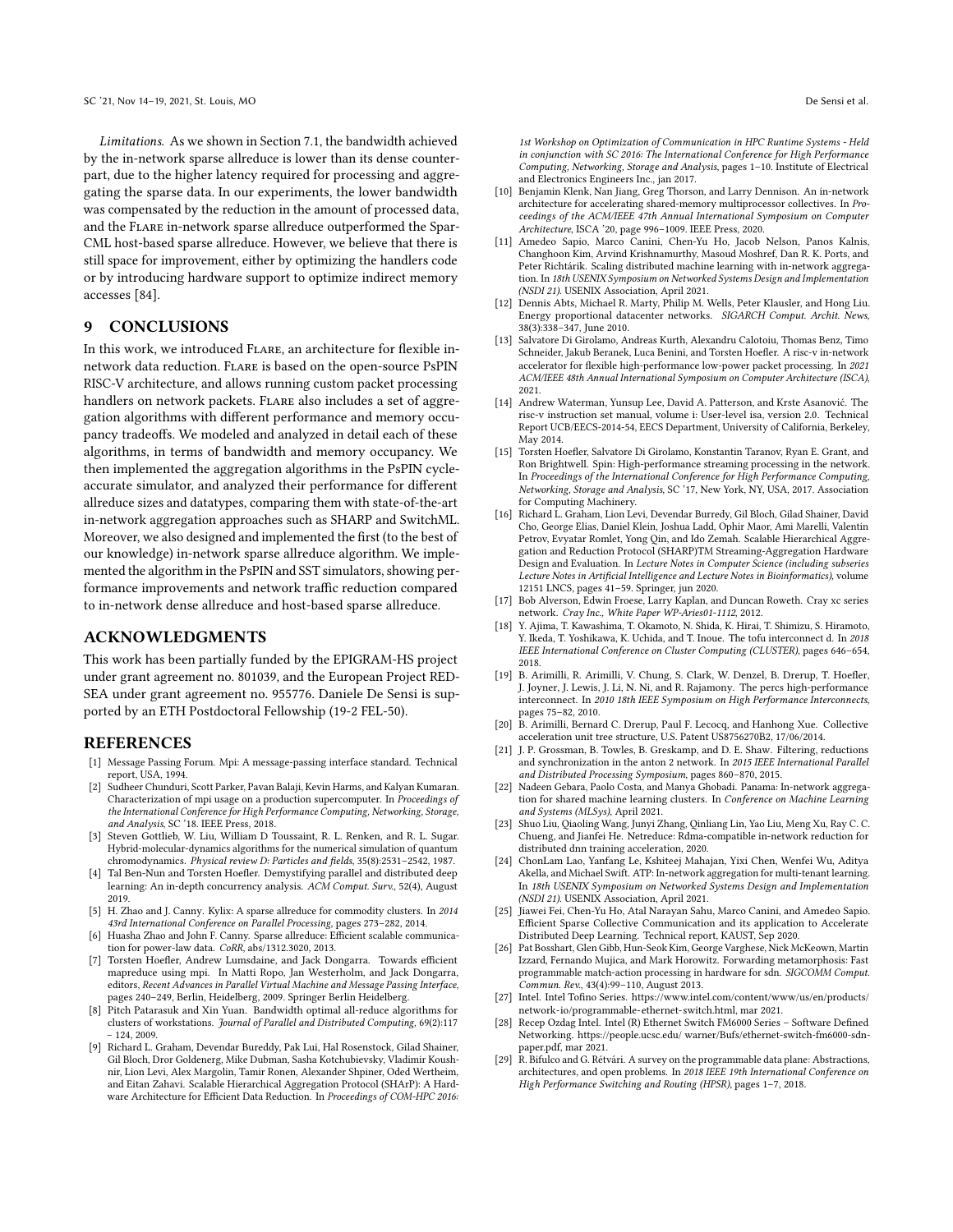- <span id="page-12-0"></span>[30] Pat Bosshart, Dan Daly, Glen Gibb, Martin Izzard, Nick McKeown, Jennifer Rexford, Cole Schlesinger, Dan Talayco, Amin Vahdat, George Varghese, and David Walker. P4: Programming protocol-independent packet processors. SIGCOMM Comput. Commun. Rev., 44(3):87–95, July 2014.
- [31] Frederik Hauser, Marco Häberle, Daniel Merling, Steffen Lindner, Vladimir Gurevich, Florian Zeiger, Reinhard Frank, and Michael Menth. A survey on data plane programming with p4: Fundamentals, advances, and applied research, 2021.
- <span id="page-12-1"></span>[32] Elie F. Kfoury, Jorge Crichigno, and Elias Bou-Harb. An exhaustive survey on p4 programmable data plane switches: Taxonomy, applications, challenges, and future trends, 2021.
- <span id="page-12-2"></span>[33] Dan R. K. Ports and Jacob Nelson. When should the network be the computer? In Proceedings of the Workshop on Hot Topics in Operating Systems, HotOS '19, page 209–215, New York, NY, USA, 2019. Association for Computing Machinery.
- <span id="page-12-3"></span>[34] Naveen Kr. Sharma, Antoine Kaufmann, Thomas Anderson, Arvind Krishnamurthy, Jacob Nelson, and Simon Peter. Evaluating the power of flexible packet processing for network resource allocation. In 14th USENIX Symposium on Networked Systems Design and Implementation (NSDI 17), pages 67–82, Boston, MA, March 2017. USENIX Association.
- <span id="page-12-4"></span>[35] Torsten Hoefler, Dan Alistarh, Tal Ben-Nun, Nikoli Dryden, and Alexandra Peste. Sparsity in deep learning: Pruning and growth for efficient inference and training in neural networks, 2021.
- [36] Song Han, Huizi Mao, and William J. Dally. Deep compression: Compressing deep neural networks with pruning, trained quantization and huffman coding, 2016.
- [37] Nikoli Dryden, Sam Ade Jacobs, Tim Moon, and Brian Van Essen. Communication quantization for data-parallel training of deep neural networks. In Proceedings of the Workshop on Machine Learning in High Performance Computing Environments, MLHPC '16, page 1–8. IEEE Press, 2016.
- <span id="page-12-5"></span>[38] Vincent Vanhoucke, Andrew Senior, and Mark Z. Mao. Improving the speed of neural networks on cpus. In Deep Learning and Unsupervised Feature Learning Workshop, NIPS 2011, 2011.
- <span id="page-12-6"></span>[39] Cedric Renggli, Saleh Ashkboos, Mehdi Aghagolzadeh, Dan Alistarh, and Torsten Hoefler. Sparcml: High-performance sparse communication for machine learning. In Proceedings of the International Conference for High Performance Computing, Networking, Storage and Analysis, SC '19, New York, NY, USA, 2019. Association for Computing Machinery.
- <span id="page-12-7"></span>[40] Christoph Schär, Oliver Fuhrer, Andrea Arteaga, Nikolina Ban, Christophe Charpilloz, Salvatore Di Girolamo, Laureline Hentgen, Torsten Hoefler, Xavier Lapillonne, David Leutwyler, Katherine Osterried, Davide Panosetti, Stefan Rüdisühli, Linda Schlemmer, Thomas Schulthess, Michael Sprenger, Stefano Ubbiali, and Heini Wernli. Kilometer-scale climate models: Prospects and challenges. Bulletin of the American Meteorological Society, 100(12), Dec. 2019. Early Online Release.
- <span id="page-12-8"></span>[41] Edward N. Lorenz. The predictability of a flow which possesses many scales of motion. Tellus, 21(3):289–307, 1969.
- <span id="page-12-9"></span>[42] Beate Geyer, Thomas Ludwig, and Hans von Storch. Limits of reproducibility and hydrodynamic noise in atmospheric regional modelling. Communications Earth & Environment, 2(1):17, Jan 2021.
- [43] Sylvain Collange, David Defour, Stef Graillat, and Roman Iakymchuk. Numerical reproducibility for the parallel reduction on multi- and many-core architectures. Parallel Computing, 49:83–97, 2015.
- [44] P. Balaji and D. Kimpe. On the reproducibility of mpi reduction operations. In 2013 IEEE 10th International Conference on High Performance Computing and Communications 2013 IEEE International Conference on Embedded and Ubiquitous Computing, pages 407–414, 2013.
- [45] N. Revol and P. Theveny. Numerical reproducibility and parallel computations: Issues for interval algorithms. IEEE Transactions on Computers, 63(08):1915–1924, aug 2014.
- <span id="page-12-10"></span>[46] Oreste Villa, Vidhya Gurumoorthi, and Sriram Krishnamoorthy. Effects of floating-point nonassociativity on numerical computations on massively multithreaded systems. In In CUG 2009 Proceedings, pages 1–11, 2009.
- <span id="page-12-11"></span>[47] Hesam Zolfaghari, Davide Rossi, and Jari Nurmi. A custom processor for protocolindependent packet parsing. Microprocessors and Microsystems, 72:102910, 2020.
- <span id="page-12-12"></span>[48] G. Gibb, G. Varghese, M. Horowitz, and N. McKeown. Design principles for packet parsers. In Architectures for Networking and Communications Systems, pages 13–24, 2013.
- <span id="page-12-13"></span>[49] Nick Feamster, Jennifer Rexford, and Ellen Zegura. The road to sdn: An intellectual history of programmable networks. SIGCOMM Comput. Commun. Rev., 44(2):87–98, April 2014.
- <span id="page-12-14"></span>[50] Internet Control Message Protocol. RFC 894, April 1984.
- <span id="page-12-15"></span>[51] Anirudh Sivaraman, Alvin Cheung, Mihai Budiu, Changhoon Kim, Mohammad Alizadeh, Hari Balakrishnan, George Varghese, Nick McKeown, and Steve Licking. Packet transactions: High-level programming for line-rate switches. In Proceedings of the 2016 ACM SIGCOMM Conference, SIGCOMM '16, page 15–28, New York, NY, USA, 2016. Association for Computing Machinery.
- <span id="page-12-16"></span>[52] Salvatore Pontarelli, Roberto Bifulco, Marco Bonola, Carmelo Cascone, Marco Spaziani, Valerio Bruschi, Davide Sanvito, Giuseppe Siracusano, Antonio Capone, Michio Honda, Felipe Huici, and Giuseppe Siracusano. Flowblaze: Stateful packet

processing in hardware. In 16th USENIX Symposium on Networked Systems Design and Implementation (NSDI 19), pages 531–548, Boston, MA, February 2019. USENIX Association.

- <span id="page-12-17"></span>[53] Davide Rossi, Francesco Conti, Andrea Marongiu, Antonio Pullini, Igor Loi, Michael Gautschi, Giuseppe Tagliavini, Alessandro Capotondi, Philippe Flatresse, and Luca Benini. PULP: A parallel ultra low power platform for next generation IoT applications. In 2015 IEEE Hot Chips 27 Symposium (HCS), pages 1–39. IEEE, 2015.
- <span id="page-12-18"></span>[54] M. Gautschi, P. D. Schiavone, A. Traber, I. Loi, A. Pullini, D. Rossi, E. Flamand, F. K. Gürkaynak, and L. Benini. Near-threshold risc-v core with dsp extensions for scalable iot endpoint devices. IEEE Transactions on Very Large Scale Integration (VLSI) Systems, 25(10):2700–2713, 2017.
- <span id="page-12-19"></span>[55] S. Mach, F. Schuiki, F. Zaruba, and L. Benini. Fpnew: An open-source multiformat floating-point unit architecture for energy-proportional transprecision computing. IEEE Transactions on Very Large Scale Integration (VLSI) Systems, 29(04):774–787, apr 2021.
- <span id="page-12-20"></span>[56] H. Zolfaghari, D. Rossi, W. Cerroni, H. Okuhara, C. Raffaelli, and J. Nurmi. Flexible software-defined packet processing using low-area hardware. IEEE Access, 8:98929–98945, 2020.
- <span id="page-12-21"></span>[57] Daniele De Sensi, Salvatore Di Girolamo, Kim H. McMahon, Duncan Roweth, and Torsten Hoefler. An in-depth analysis of the slingshot interconnect. In Proceedings of the International Conference for High Performance Computing, Networking, Storage and Analysis, SC '20. IEEE Press, 2020. [58] Broadcom. Tomahawk4 BCM56990 Series.
- <span id="page-12-22"></span>https://www.broadcom.com/products/ethernet-

connectivity/switching/strataxgs/bcm56990-series, mar 2019.

- <span id="page-12-23"></span>[59] John D. C. Little. A Proof for the Queuing Formula:  $L = \lambda W$ . Oper. Res., 9(3):383–387, June 1961.
- <span id="page-12-24"></span>[60] Shigang Li, Tal Ben-Nun, Salvatore Di Girolamo, Dan Alistarh, and Torsten Hoefler. Taming unbalanced training workloads in deep learning with partial collective operations. In Proceedings of the 25th ACM SIGPLAN Symposium on Principles and Practice of Parallel Programming, pages 45–61, 2020.
- <span id="page-12-25"></span>[61] Ahmad Faraj, Pitch Patarasuk, and Xin Yuan. A study of process arrival patterns for mpi collective operations. Int. J. Parallel Program., 36(6):543–570, December 2008.
- <span id="page-12-26"></span>[62] Daniele De Sensi, Salvatore Di Girolamo, and Torsten Hoefler. Mitigating network noise on dragonfly networks through application-aware routing. In Proceedings of the International Conference for High Performance Computing, Networking, Storage and Analysis, SC '19, New York, NY, USA, 2019. Association for Computing Machinery.
- [63] T. Groves, Y. Gu, and N. J. Wright. Understanding performance variability on the aries dragonfly network. In 2017 IEEE International Conference on Cluster Computing (CLUSTER), pages 809–813, Sept 2017.
- [64] T. Hoefler, T. Schneider, and A. Lumsdaine. The impact of network noise at large-scale communication performance. In 2009 IEEE International Symposium on Parallel Distributed Processing, pages 1–8, May 2009.
- [65] Sudheer Chunduri, Kevin Harms, Scott Parker, Vitali Morozov, Samuel Oshin, Naveen Cherukuri, and Kalyan Kumaran. Run-to-run variability on xeon phi based cray xc systems. In Proceedings of the International Conference for High Performance Computing, Networking, Storage and Analysis, SC '17, pages 52:1– 52:13, New York, NY, USA, 2017. ACM.
- <span id="page-12-27"></span>[66] D. Skinner and W. Kramer. Understanding the causes of performance variability in hpc workloads. In IEEE International. 2005 Proceedings of the IEEE Workload Characterization Symposium, 2005., pages 137–149, Oct 2005.
- <span id="page-12-28"></span>[67] Torsten Hoefler, Timo Schneider, and Andrew Lumsdaine. Characterizing the influence of system noise on large-scale applications by simulation. In Proceedings of the 2010 ACM/IEEE International Conference for High Performance Computing, Networking, Storage and Analysis, SC '10, pages 1–11, Washington, DC, USA, 2010. IEEE Computer Society.
- <span id="page-12-29"></span>[68] A. Morari, R. Gioiosa, R. W. Wisniewski, F. J. Cazorla, and M. Valero. A quantitative analysis of os noise. In 2011 IEEE International Parallel Distributed Processing Symposium, pages 852–863, 2011.
- <span id="page-12-30"></span>[69] Bogdan Prisacari, German Rodriguez, Philip Heidelberger, Dong Chen, Cyriel Minkenberg, and Torsten Hoefler. Efficient task placement and routing of nearest neighbor exchanges in dragonfly networks. In Proceedings of the 23rd International Symposium on High-performance Parallel and Distributed Computing, HPDC '14, pages 129–140, New York, NY, USA, 2014. ACM.
- [70] Samuel D. Pollard, Nikhil Jain, Stephen Herbein, and Abhinav Bhatele. Evaluation of an interference-free node allocation policy on fat-tree clusters. In Proceedings of the International Conference for High Performance Computing, Networking, Storage, and Analysis, SC '18, pages 26:1–26:13, Piscataway, NJ, USA, 2018. IEEE Press.
- [71] Abhinav Bhatele and Laxmikant V. Kalé. Quantifying network contention on large parallel machines. Parallel Processing Letters, 19(04):553–572, 2009.
- [72] X. Yang, J. Jenkins, M. Mubarak, R. B. Ross, and Z. Lan. Watch out for the bully! job interference study on dragonfly network. In SC '16: Proceedings of the International Conference for High Performance Computing, Networking, Storage and Analysis, pages 750–760, Nov 2016.